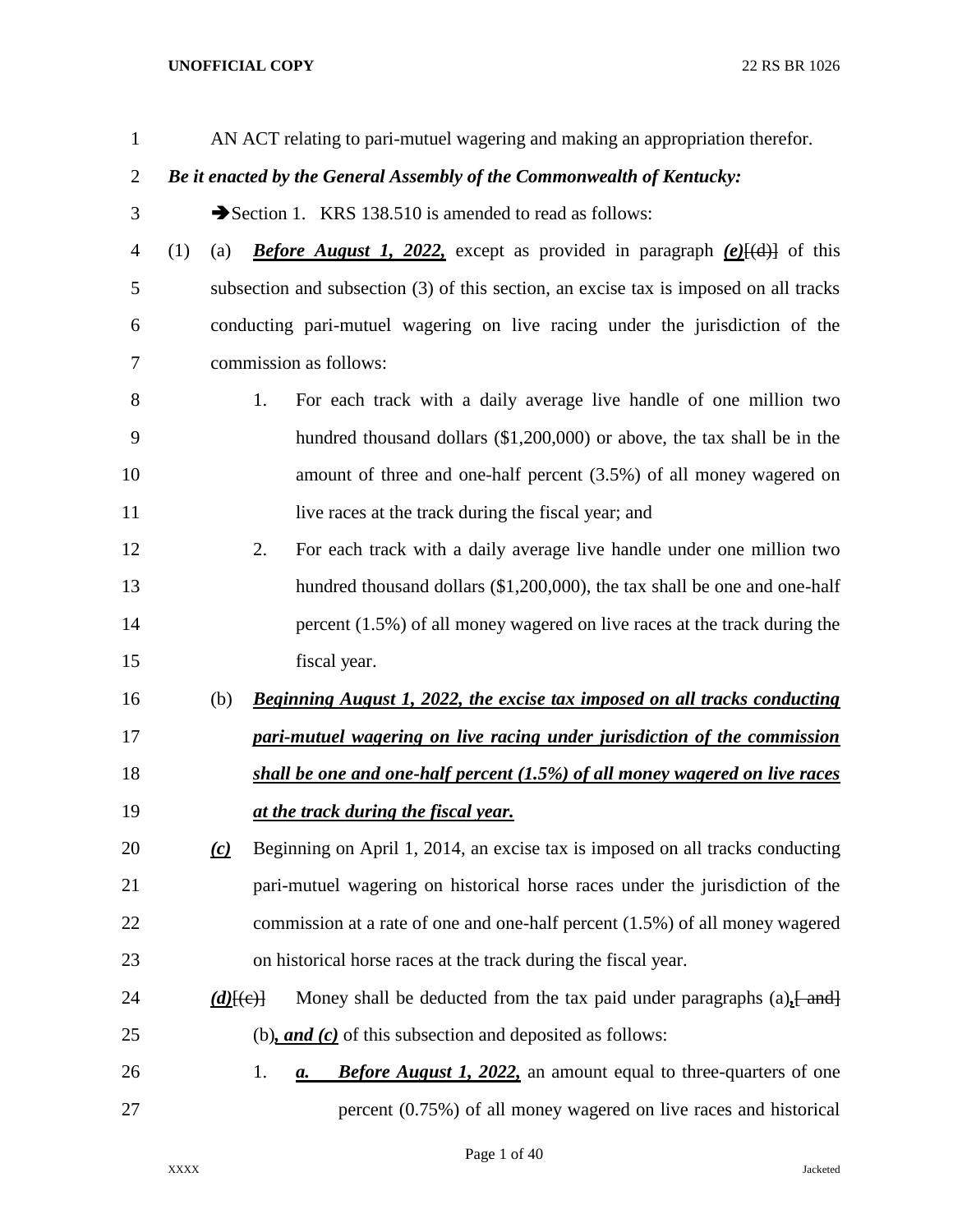| $\mathbf{1}$   |    |    | horse races at the track for Thoroughbred racing shall be deposited       |
|----------------|----|----|---------------------------------------------------------------------------|
| $\overline{2}$ |    |    | in the Thoroughbred development fund established in KRS                   |
| 3              |    |    | $230.400;$ and                                                            |
| 4              |    | b. | <b>Beginning August 1, 2022, an amount equal to three-quarters of</b>     |
| 5              |    |    | <u>one percent (0.75%) of all money wagered on live races and</u>         |
| 6              |    |    | historical horse races at the track for Thoroughbred racing shall         |
| 7              |    |    | be deposited in the Thoroughbred development fund established             |
| 8              |    |    | in KRS 230.400 until forty million dollars (\$40,000,000) has             |
| 9              |    |    | been deposited during a fiscal year, at which point the amount            |
| 10             |    |    | deposited in the fund shall decrease to four-tenths of one percent        |
| 11             |    |    | (0.4%) of all money wagered on live and historical horse races at         |
| 12             |    |    | the track for Thoroughbred racing;                                        |
| 13             | 2. | а. | <b>Before August 1, 2022,</b> an amount equal to one percent (1%) of all  |
| 14             |    |    | money wagered on live races and historical horse races at the track       |
| 15             |    |    | for harness racing shall be deposited in the Kentucky standardbred        |
| 16             |    |    | development fund established in KRS 230.770. Beginning August             |
| 17             |    |    | <u>1, 2022, an amount equal to one percent (1%) of all money</u>          |
| 18             |    |    | wagered on live races at the track for harness racing shall be            |
| 19             |    |    | deposited in the Kentucky standardbred development fund until a           |
| 20             |    |    | total of twenty million dollars (\$20,000,000) has been deposited         |
| 21             |    |    | during a fiscal year from this subparagraph, at which point the           |
| 22             |    |    | amount deposited shall decrease to four-tenths of one percent             |
| 23             |    |    | (0.4%) of all money wagered; and                                          |
| 24             |    | b. | <b>Beginning August 1, 2022, an amount equal to one percent (1%)</b>      |
| 25             |    |    | of all money wagered on historical horse races at the track for           |
| 26             |    |    | <u>harness racing shall be divided with at least one-half (1/2) being</u> |
| 27             |    |    | deposited into the Kentucky standardbred development fund                 |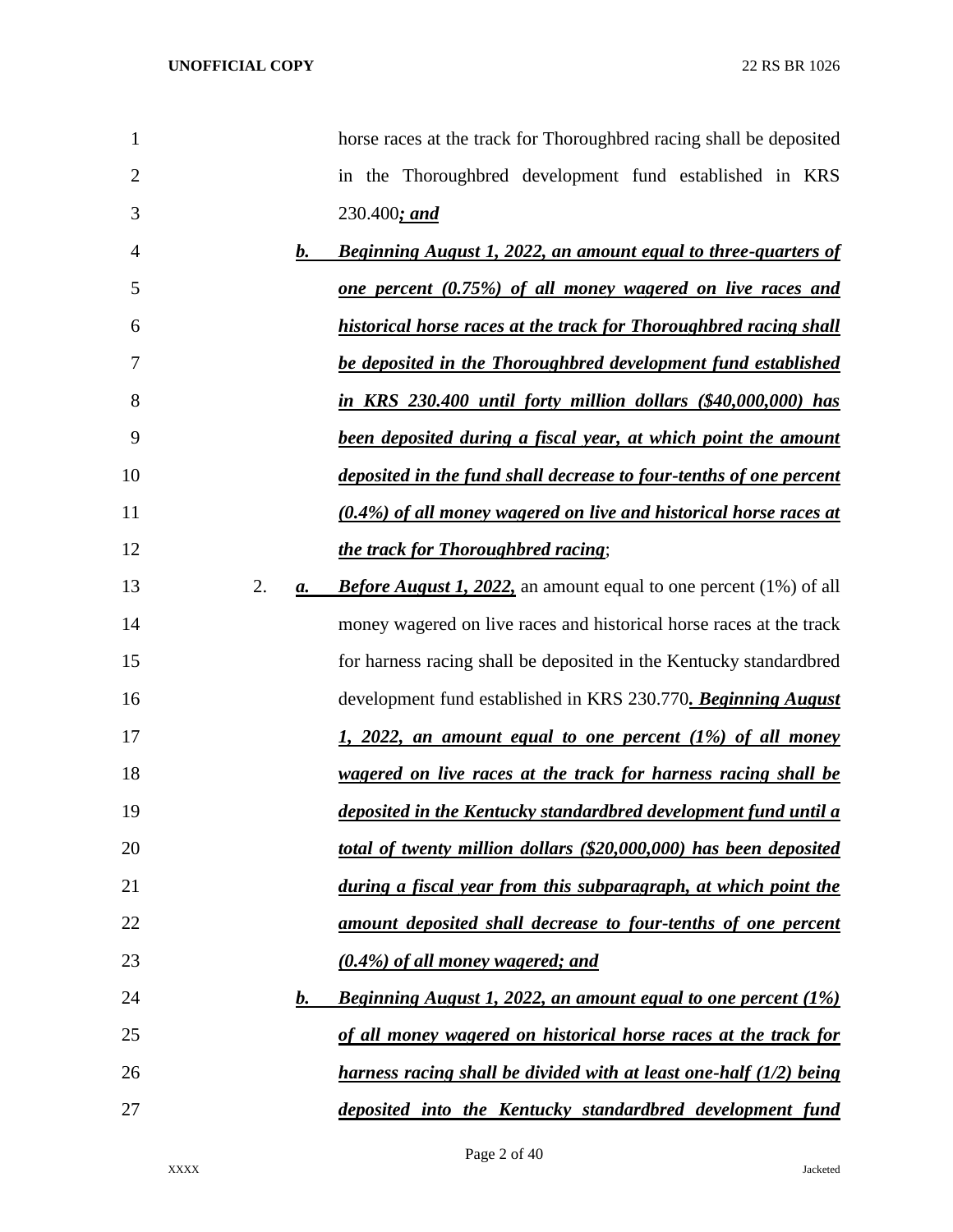| $\mathbf{1}$   |    | established in KRS 230.770, with exact amounts based upon                                |
|----------------|----|------------------------------------------------------------------------------------------|
| $\overline{2}$ |    | <u>contracts between the parties that have been filed with the</u>                       |
| 3              |    | commission until a total of twenty million dollars (\$20,000,000)                        |
| 4              |    | has been deposited into the Kentucky standardbred development                            |
| 5              |    | fund during a fiscal year from this subparagraph, at which point                         |
| 6              |    | the amount deposited in this subdivision shall decrease to four-                         |
| 7              |    | <u>tenths of one percent (0.4%) of all money wagered;</u>                                |
| 8              | 3. | An amount equal to one percent $(1%)$ of all money wagered on live                       |
| 9              |    | races and historical horse races at the track for quarter horse, paint horse,            |
| 10             |    | Appaloosa, and Arabian horse racing shall be deposited in the Kentucky                   |
| 11             |    | quarter horse, paint horse, Appaloosa, and Arabian development fund                      |
| 12             |    | established by KRS 230.445;                                                              |
| 13             | 4. | An amount equal to two-tenths of one percent $(0.2%)$ of all money                       |
| 14             |    | wagered on live races and historical horse races at the track shall be <i>paid</i>       |
| 15             |    | $to$ [deposited in] the:                                                                 |
| 16             |    | Equine industry program trust and revolving fund established by<br>$\mathbf{a}$ .        |
| 17             |    | KRS 230.550 to support the Equine Industry Program at the                                |
| 18             |    | University of Louisville, except that the amount deposited from                          |
| 19             |    | money wagered on historical horse races in any fiscal year shall                         |
| 20             |    | not exceed six hundred fifty thousand dollars (\$650,000);                               |
| 21             |    | b.<br>University of Kentucky for equine industry programs at the                         |
| 22             |    | university, except that the amount paid from money wagered on                            |
| 23             |    | historical horse races in any fiscal year shall not exceed four                          |
| 24             |    | hundred thousand dollars (\$400,000);                                                    |
| 25             |    | <b>Bluegrass Community and Technical College for the provision</b><br>$\boldsymbol{c}$ . |
| 26             |    | of equine industry programs by the system, except that the                               |
| 27             |    | amount paid from money wagered on historical horse races in                              |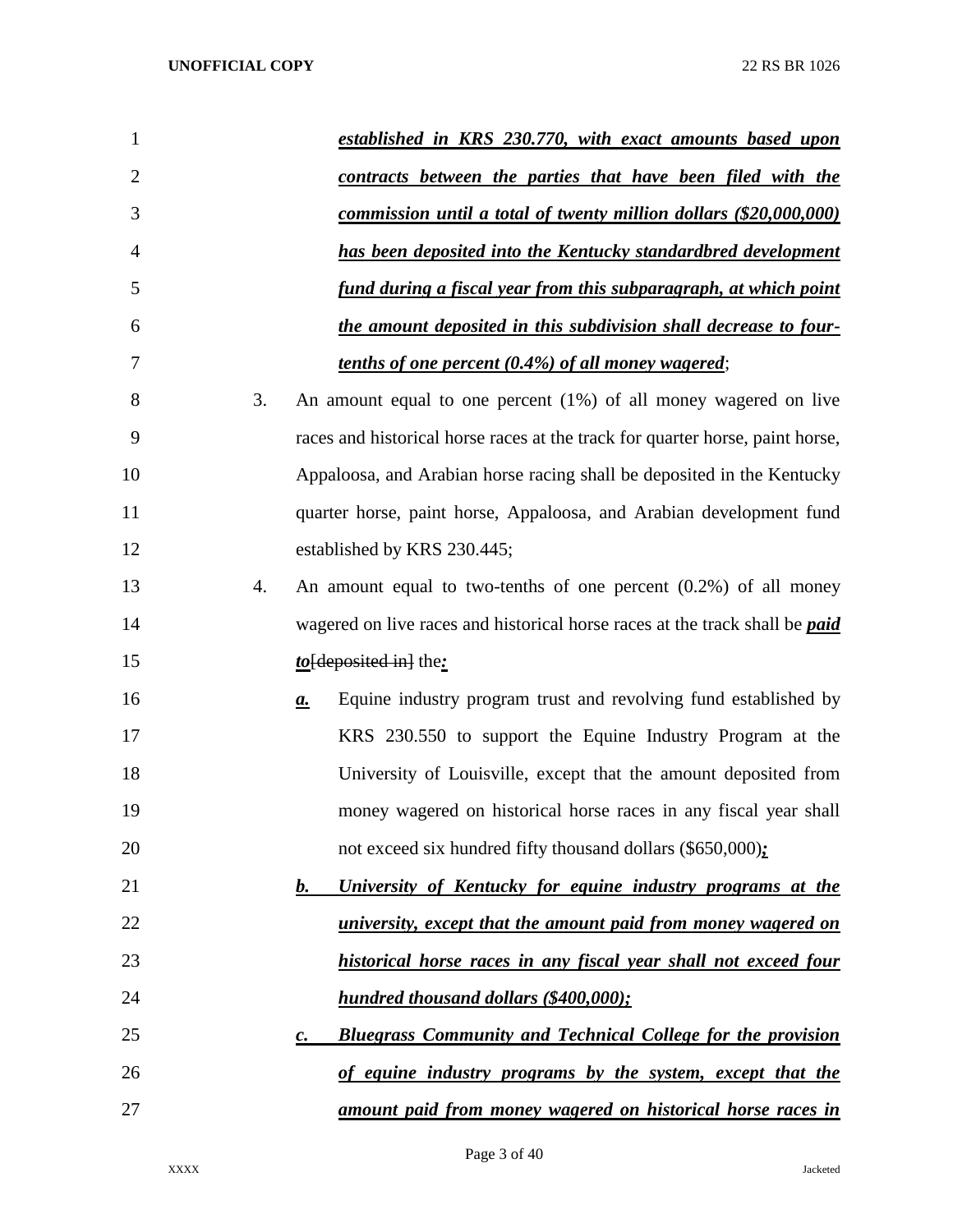| 1  |    |                    | any fiscal year shall not exceed two hundred fifty thousand                 |
|----|----|--------------------|-----------------------------------------------------------------------------|
| 2  |    |                    | dollars (\$250,000);                                                        |
| 3  |    | $\boldsymbol{d}$ . | <u>Amounts remaining in a fiscal year after payments are made in</u>        |
| 4  |    |                    | accordance with subdivision a., b., and c. of this subparagraph             |
| 5  |    |                    | shall be made to:                                                           |
| 6  |    |                    | <b>The Kentucky Thoroughbred breeders incentive fund</b>                    |
| 7  |    |                    | established in KRS 230.800, in an amount not to exceed                      |
| 8  |    |                    | <u>four hundred thousand dollars (\$400,000); and</u>                       |
| 9  |    |                    | <b>The Kentucky standardbred breeders incentive fund</b><br>ii.             |
| 10 |    |                    | established in KRS 230.802, in an amount not to exceed                      |
| 11 |    |                    | <u>one hundred thousand dollars (\$100,000); and</u>                        |
| 12 |    | e.                 | <u>Any amounts remaining in a fiscal year after payments are made</u>       |
| 13 |    |                    | <i>accordance with subdivision a., b., and d. of this</i><br>$\mathbf{i}$ n |
| 14 |    |                    | subparagraph shall be paid to the general fund;                             |
| 15 | 5. | a.                 | An amount equal to one-tenth of one percent $(0.1\%)$ of all money          |
| 16 |    |                    | wagered on live races and historical horse races at the track shall         |
| 17 |    |                    | be deposited in a trust and revolving fund to be used for the               |
| 18 |    |                    | construction, expansion, or renovation of facilities or the purchase        |
| 19 |    |                    | of equipment for equine programs at state universities, except that         |
| 20 |    |                    | the amount deposited from money wagered on historical horse                 |
| 21 |    |                    | races in any fiscal year shall not exceed three hundred twenty              |
| 22 |    |                    | thousand dollars (\$320,000).                                               |
| 23 |    | $\mathbf b$ .      | These funds shall not be used for salaries or for operating funds for       |
| 24 |    |                    | teaching, research, or administration. Funds allocated under this           |
| 25 |    |                    | subparagraph shall not replace other funds for capital purposes or          |
| 26 |    |                    | operation of equine programs at state universities.                         |
| 27 |    | c.                 | The Kentucky Council on Postsecondary Education shall serve as              |
|    |    |                    |                                                                             |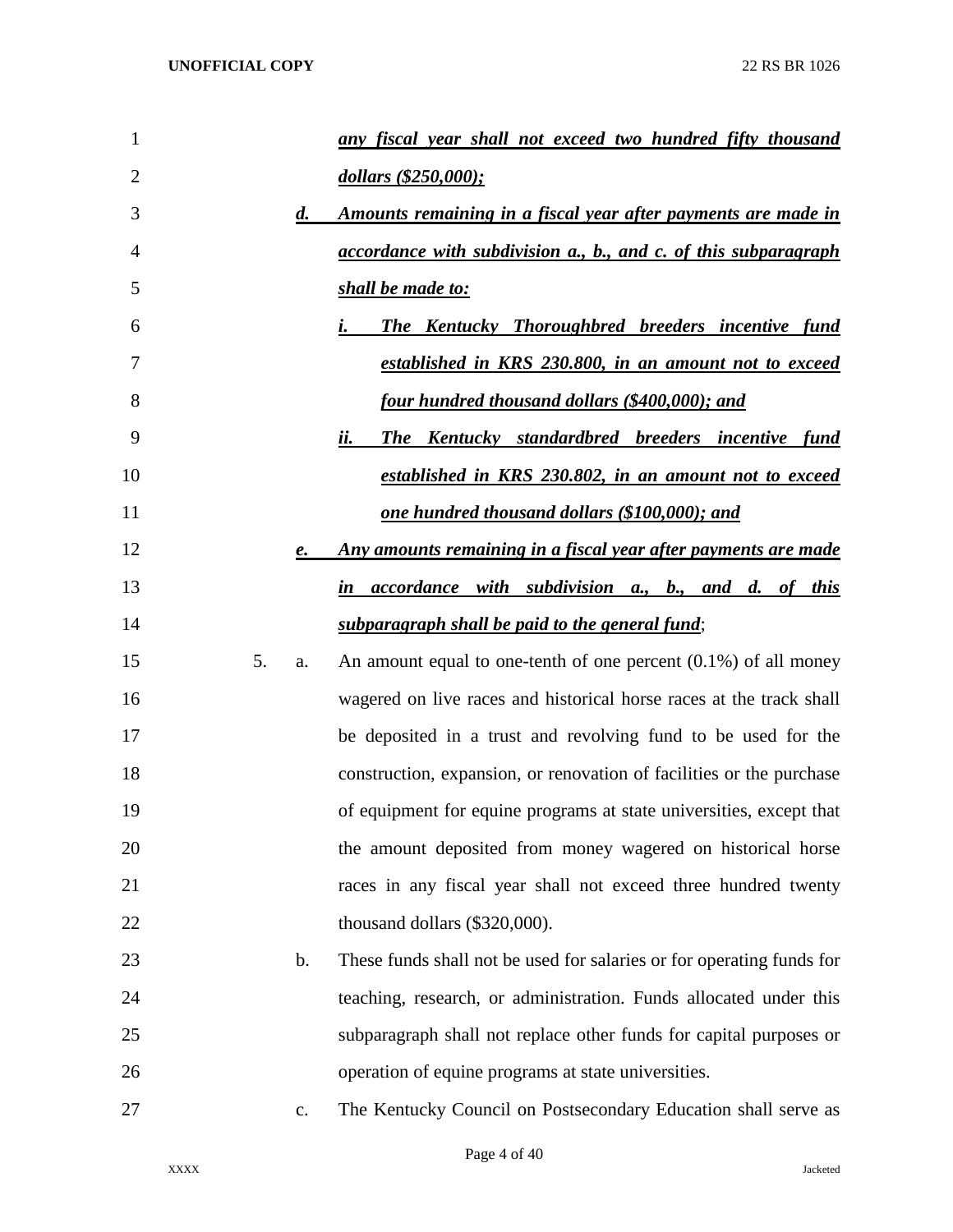| $\mathbf{1}$   |     |             | the administrative agent and shall establish an advisory committee                 |
|----------------|-----|-------------|------------------------------------------------------------------------------------|
| $\overline{2}$ |     |             | of interested parties, including all universities with established                 |
| 3              |     |             | equine<br>evaluate<br>proposals<br>make<br>programs,<br>and<br>to                  |
| 4              |     |             | recommendations for the awarding of funds.                                         |
| 5              |     |             | d.<br>Kentucky Council on Postsecondary Education may<br>The                       |
| 6              |     |             | promulgate administrative regulations to establish procedures for                  |
| 7              |     |             | administering the program and criteria for evaluating and awarding                 |
| 8              |     |             | grants; and                                                                        |
| 9              |     |             | An amount equal to one-tenth of one percent $(0.1\%)$ of all money<br>6.           |
| 10             |     |             | wagered on live races and historical horse races shall be distributed to           |
| 11             |     |             | the commission to support equine drug testing as provided in KRS                   |
| 12             |     |             | $230.265(3)$ , except that the amount deposited from money wagered on              |
| 13             |     |             | historical horse races in any fiscal year shall not exceed three hundred           |
| 14             |     |             | twenty thousand dollars (\$320,000).                                               |
| 15             |     | $(e)$ [(d)] | The excise tax imposed by <i>paragraphs</i> [paragraph] (a) <i>and (b)</i> of this |
| 16             |     |             | subsection shall not apply to pari-mutuel wagering on live harness racing at a     |
| 17             |     |             | county fair.                                                                       |
| 18             |     |             | $\{e\}$ The excise tax imposed by paragraph (a) of this subsection, and the        |
| 19             |     |             | distributions provided for in paragraph (e) of this subsection, shall apply to     |
| 20             |     |             | money wagered on historical horse races beginning September 1, 2011,               |
| 21             |     |             | through March 31, 2014, and historical horse races shall be considered live        |
| 22             |     |             | racing for purposes of determining the daily average live handle. Beginning        |
| 23             |     |             | April 1, 2014, the tax imposed by paragraph (b) of this subsection shall apply     |
| 24             |     |             | to money wagered on historical horse races.]                                       |
| 25             | (2) | (a)         | Except as provided in paragraph (c) of this subsection, an excise tax is           |
| 26             |     |             | imposed on:                                                                        |
|                |     |             |                                                                                    |

- 
- 27 1. All tracks conducting telephone account wagering;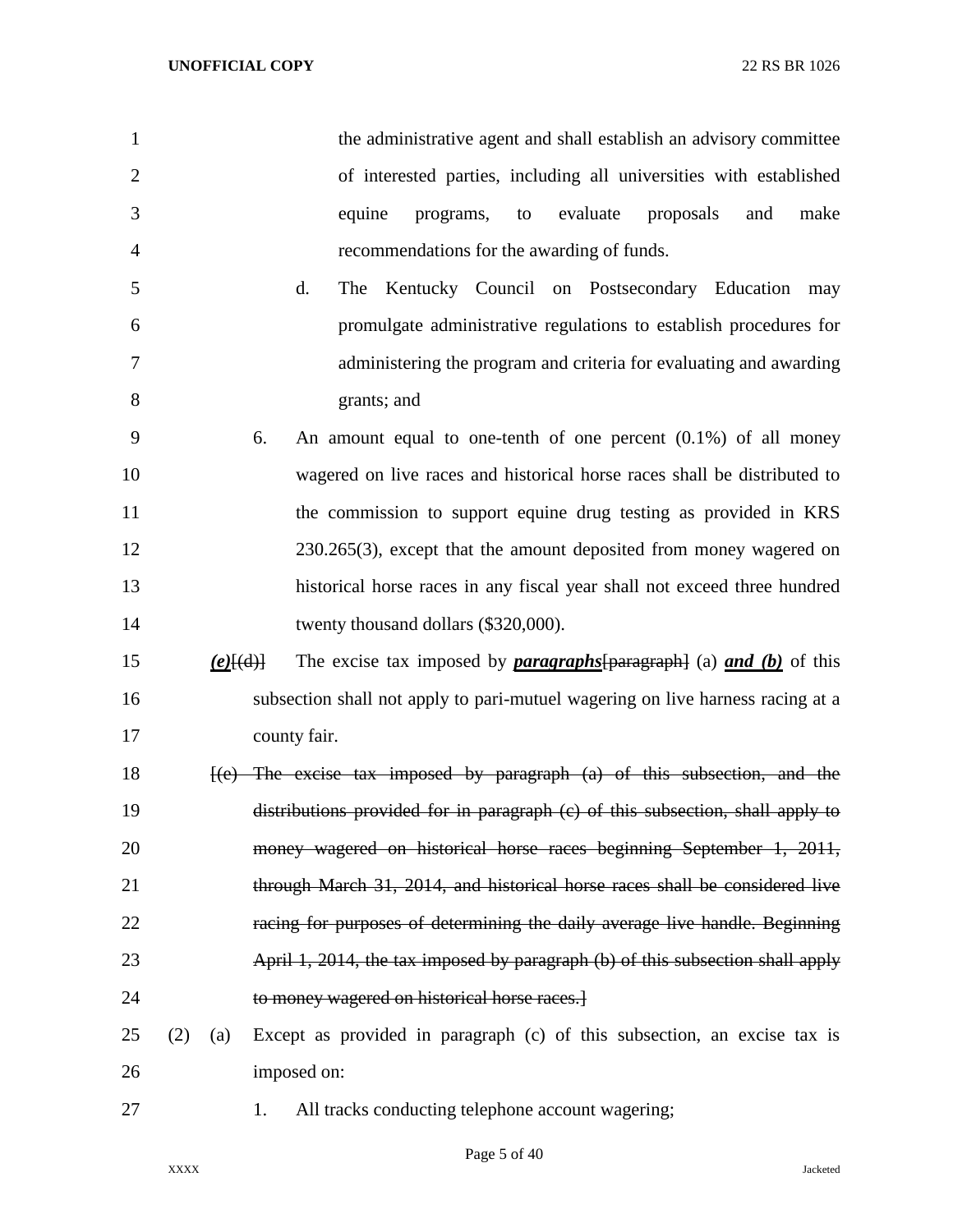| $\mathbf{1}$   |     | All tracks participating as receiving tracks in intertrack wagering under<br>2.      |
|----------------|-----|--------------------------------------------------------------------------------------|
| $\overline{2}$ |     | the jurisdiction of the commission; and                                              |
| 3              |     | 3.<br>All tracks participating as receiving tracks displaying simulcasts and         |
| 4              |     | conducting interstate wagering thereon.                                              |
| 5              | (b) | <b>Before August 1, 2022,</b> the tax shall be three percent (3%) of all money<br>1. |
| 6              |     | wagered on races as provided in paragraph (a) of this subsection during              |
| 7              |     | the fiscal year.                                                                     |
| 8              |     | 2.<br><b>Beginning August 1, 2022, the tax shall be one and one-half percent</b>     |
| 9              |     | $(1.5\%)$ of all money wagered on races as provided in paragraph (a) of              |
| 10             |     | <i>this subsection during the fiscal year.</i>                                       |
| 11             | (c) | A noncontiguous track facility approved by the commission on or after                |
| 12             |     | January 1, 1999, shall be exempt from the tax imposed under this subsection,         |
| 13             |     | if the facility is established and operated by a licensed track which has a total    |
| 14             |     | annual handle on live racing of two hundred fifty thousand dollars (\$250,000)       |
| 15             |     | or less. The amount of money exempted under this paragraph shall be retained         |
| 16             |     | noncontiguous track facility, KRS 230.3771<br>and 230.378<br>by<br>the               |
| 17             |     | notwithstanding.                                                                     |
| 18             | (d) | Money shall be deducted from the tax paid under paragraphs (a) and (b) of            |
| 19             |     | this subsection as follows:                                                          |
| 20             |     | An amount equal to two percent $(2%)$ of the amount wagered shall be<br>1.           |
| 21             |     | deposited as follows:                                                                |
| 22             |     | In the Thoroughbred development fund established in KRS<br>a.                        |
| 23             |     | 230.400 if the host track is conducting a Thoroughbred race                          |
| 24             |     | meeting or the interstate wagering is conducted on a Thoroughbred                    |
| 25             |     | race meeting;                                                                        |
| 26             |     | In the Kentucky standardbred development fund established in<br>$\mathbf b$ .        |
| 27             |     | KRS 230.770, if the host track is conducting a harness race                          |
|                |     |                                                                                      |

Page 6 of 40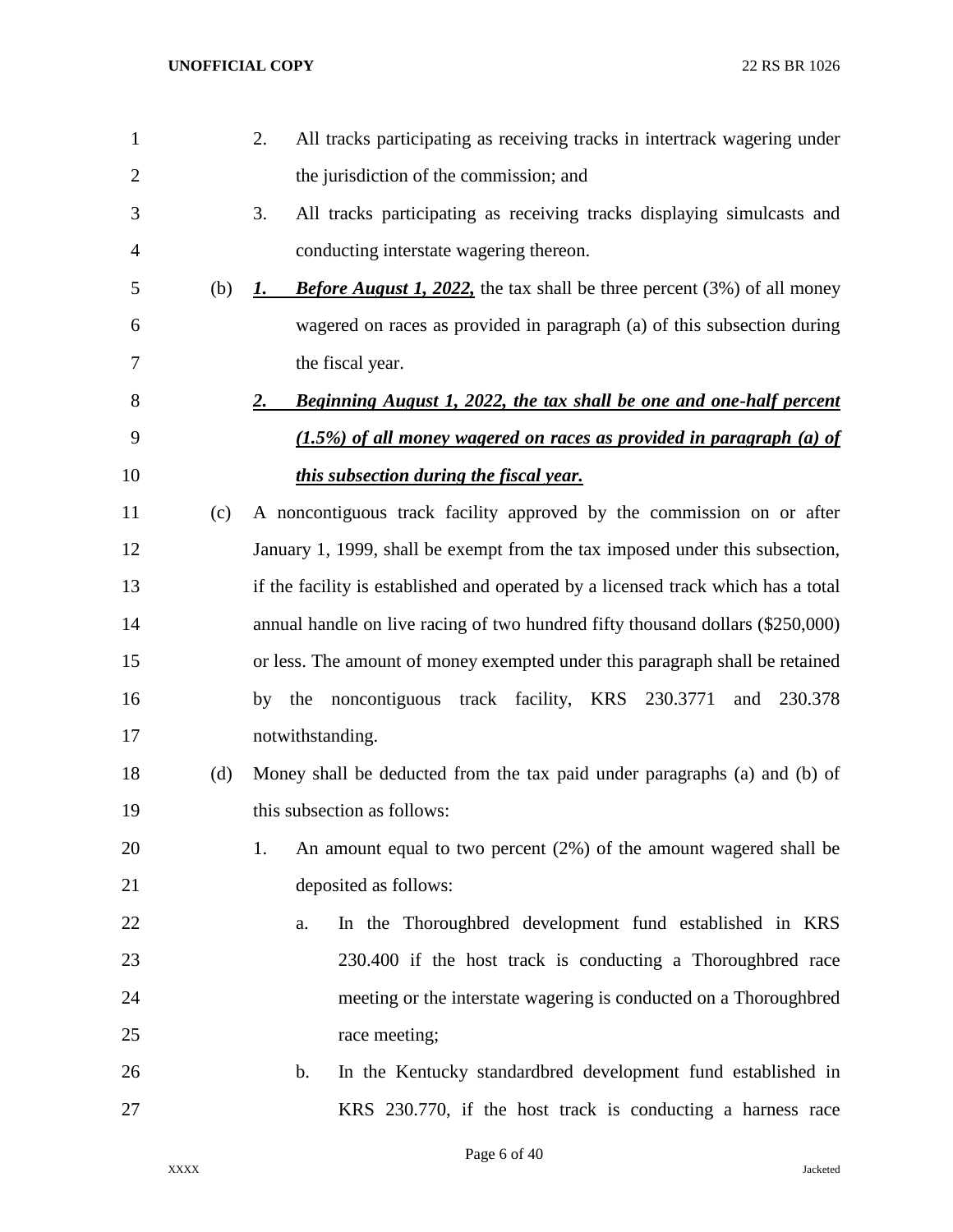| $\mathbf{1}$   |     |     |    |    | meeting or the interstate wagering is conducted on a harness race                        |
|----------------|-----|-----|----|----|------------------------------------------------------------------------------------------|
| $\overline{2}$ |     |     |    |    | meeting; or                                                                              |
| 3              |     |     |    | c. | In the Kentucky quarter horse, paint horse, Appaloosa, and                               |
| $\overline{4}$ |     |     |    |    | Arabian development fund established by KRS 230.445, if the host                         |
| 5              |     |     |    |    | track is conducting a quarter horse, paint horse, Appaloosa, or                          |
| 6              |     |     |    |    | Arabian horse race meeting or the interstate wagering is conducted                       |
| 7              |     |     |    |    | on a quarter horse, paint horse, Appaloosa, or Arabian horse race                        |
| 8              |     |     |    |    | meeting;                                                                                 |
| 9              |     |     | 2. |    | An amount equal to one-twentieth of one percent $(0.05\%)$ of the amount                 |
| 10             |     |     |    |    | wagered shall be allocated to the equine industry program trust and                      |
| 11             |     |     |    |    | revolving fund established by KRS 230.550 to be used to support the                      |
| 12             |     |     |    |    | Equine Industry Program at the University of Louisville;                                 |
| 13             |     |     | 3. |    | An amount equal to one-tenth of one percent $(0.1\%)$ of the amount                      |
| 14             |     |     |    |    | wagered shall be deposited in a trust and revolving fund to be used for                  |
| 15             |     |     |    |    | the construction, expansion, or renovation of facilities or the purchase of              |
| 16             |     |     |    |    | equipment for equine programs at state universities, as detailed in                      |
| 17             |     |     |    |    | subsection $(1)(d)$ (e) [5. of this section; and                                         |
| 18             |     |     | 4. |    | An amount equal to one-tenth of one percent $(0.1\%)$ of the amount                      |
| 19             |     |     |    |    | wagered shall be distributed to the commission to support equine drug                    |
| 20             |     |     |    |    | testing as provided in KRS 230.265(3).                                                   |
| 21             | (3) |     |    |    | If a host track in this state is the location for the conduct of a two $(2)$ day         |
| 22             |     |     |    |    | international horse racing event that distributes in excess of a total of twenty million |
| 23             |     |     |    |    | dollars $(\$20,000,000)$ in purses and awards:                                           |
| 24             |     | (a) |    |    | The excise tax imposed by subsection $(1)(a)$ and $(b)$ of this section shall not        |
| 25             |     |     |    |    | apply to money wagered at the track on live races conducted at the track                 |
| 26             |     |     |    |    | during the two (2) day international horse racing event; and                             |
| 27             |     | (b) |    |    | Amounts wagered at the track on live races conducted at the track during the             |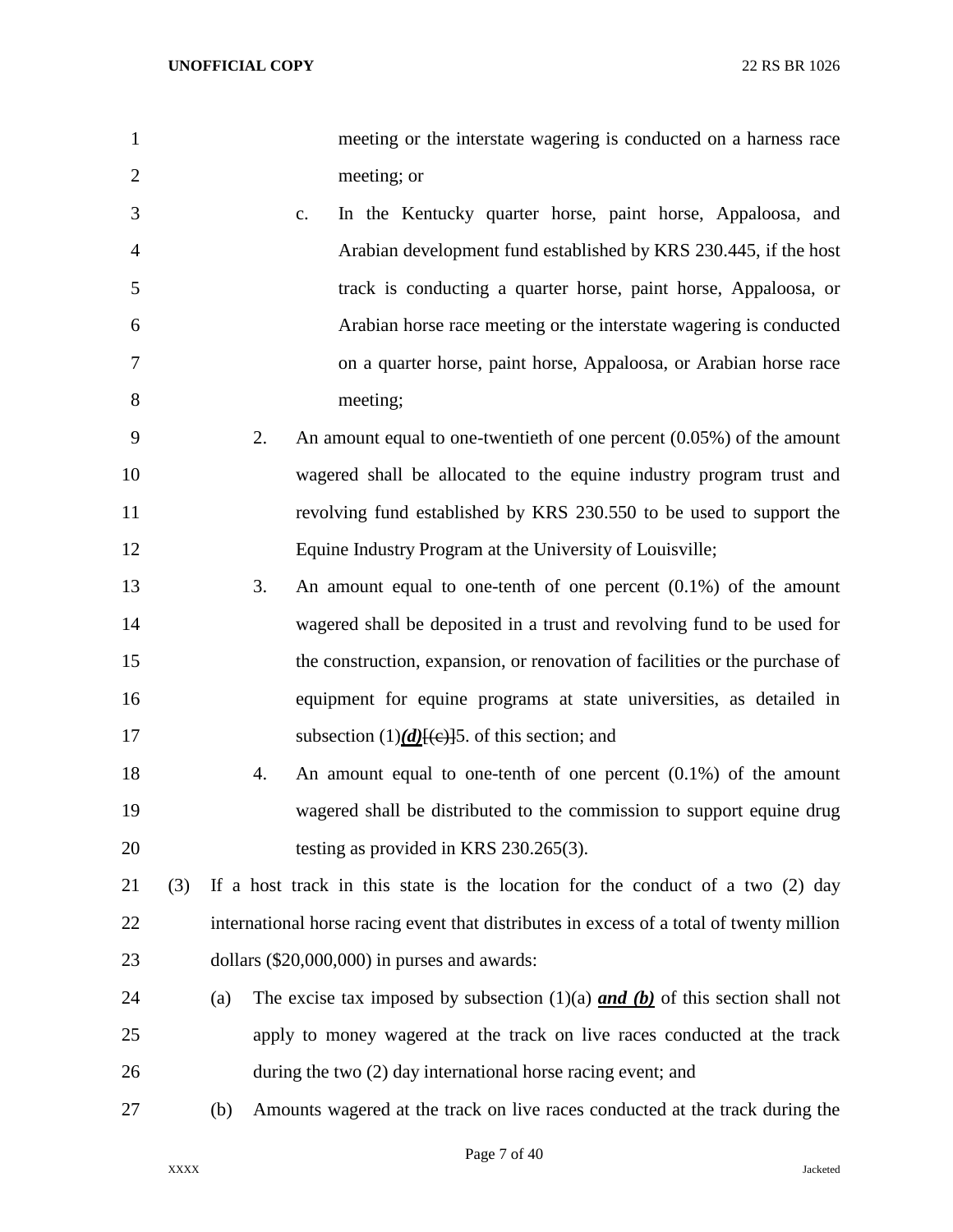| $\mathbf{1}$   |     |     | two (2) day international horse racing event shall not be included in                   |
|----------------|-----|-----|-----------------------------------------------------------------------------------------|
| $\overline{c}$ |     |     | calculating the daily average live handle for purposes of subsection (1) of this        |
| 3              |     |     | section.                                                                                |
| 4              | (4) |     | The taxes imposed by this section shall be paid, collected, and administered as         |
| 5              |     |     | provided in KRS 138.530.                                                                |
| 6              |     |     | Section 2. KRS 138.513 is amended to read as follows:                                   |
| 7              | (1) | (a) | Beginning August 1, 2014, <i>but before August 1</i> , 2022, an excise tax is           |
| 8              |     |     | imposed on all advance deposit account wagering licensees licensed under                |
| 9              |     |     | KRS 230.260 at a rate of one-half of one percent $(0.5\%)$ of all amounts               |
| 10             |     |     | wagered through the licensee by Kentucky residents; and                                 |
| 11             |     | (b) | <b>Beginning August 1, 2022, an excise tax is imposed on all advance deposit</b>        |
| 12             |     |     | account wagering licensees licensed under KRS 230.260 at a rate of one                  |
| 13             |     |     | <u>and one-half percent (1.5%) of all amounts wagered through the licensee by</u>       |
| 14             |     |     | <b>Kentucky residents.</b>                                                              |
| 15             | (2) |     | The tax imposed by this section shall be paid, collected, administered, and             |
| 16             |     |     | distributed as provided in KRS 138.530.                                                 |
| 17             |     |     | Section 3. KRS 139.200 is amended to read as follows:                                   |
| 18             |     |     | A tax is hereby imposed upon all retailers at the rate of six percent (6%) of the gross |
| 19             |     |     | receipts derived from:                                                                  |
| 20             | (1) |     | Retail sales of:                                                                        |
| 21             |     | (a) | Tangible personal property, regardless of the method of delivery, made within           |
| 22             |     |     | this Commonwealth; and                                                                  |
| 23             |     | (b) | Digital property regardless of whether:                                                 |
| 24             |     |     | The purchaser has the right to permanently use the property;<br>1.                      |
| 25             |     |     | 2.<br>The purchaser's right to access or retain the property is not permanent; or       |
| 26             |     |     | 3.<br>The purchaser's right of use is conditioned upon continued payment; and           |
| 27             | (2) |     | The furnishing of the following:                                                        |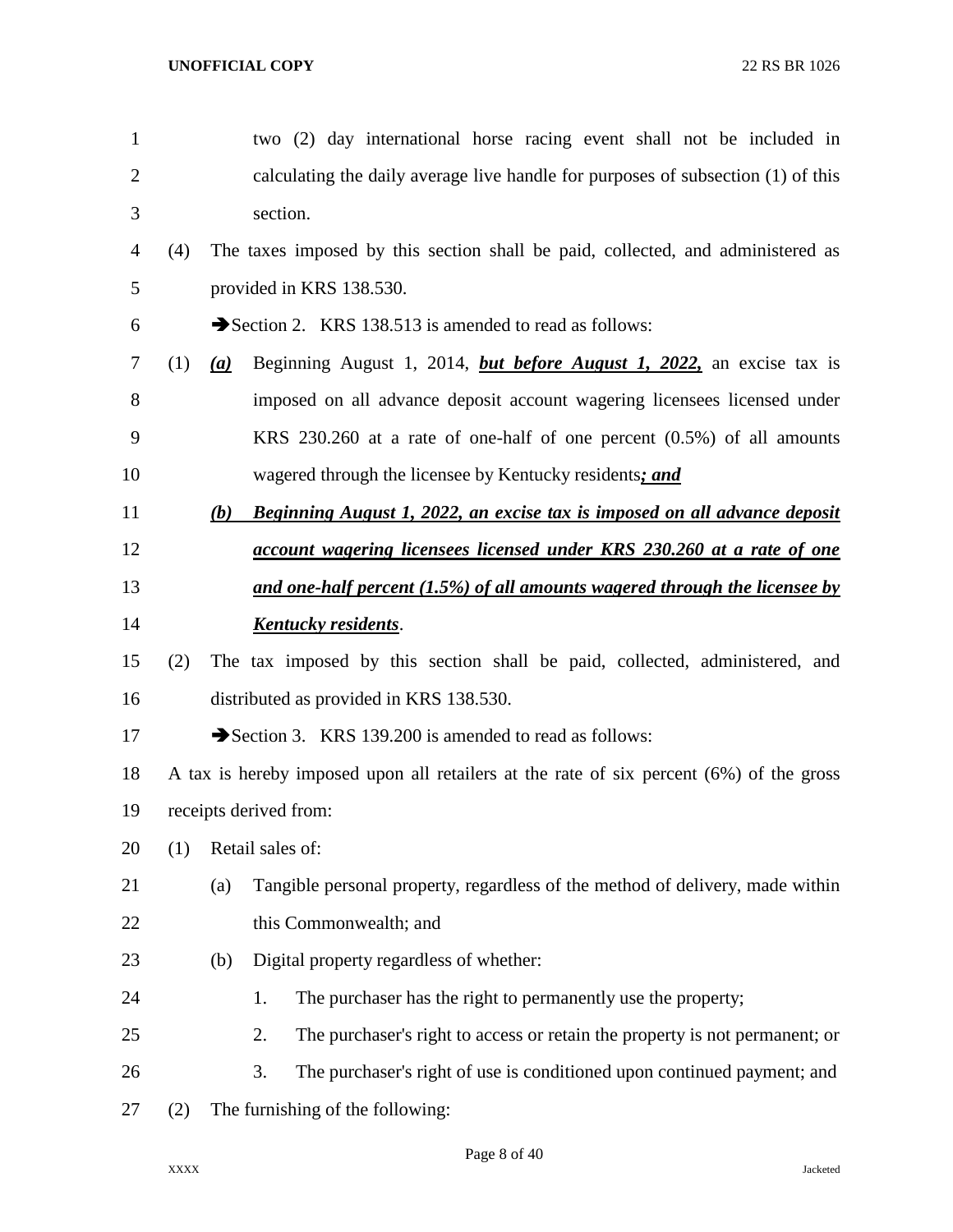| $\mathbf{1}$   | (a) | The rental of any room or rooms, lodgings, campsites, or accommodations            |
|----------------|-----|------------------------------------------------------------------------------------|
| $\overline{2}$ |     | furnished by any hotel, motel, inn, tourist camp, tourist cabin, campgrounds,      |
| 3              |     | recreational vehicle parks, or any other place in which rooms, lodgings,           |
| 4              |     | campsites, or accommodations are regularly furnished to transients for a           |
| 5              |     | consideration. The tax shall not apply to rooms, lodgings, campsites, or           |
| 6              |     | accommodations supplied for a continuous period of thirty (30) days or more        |
| 7              |     | to a person;                                                                       |
| 8              | (b) | Sewer services;                                                                    |
| 9              | (c) | The sale of admissions, except:                                                    |
| 10             |     | Admissions to <i>enter the grounds or enclosure of any track licensed</i><br>1.    |
| 11             |     | <u>under KRS Chapter 230 at which live horse racing or historical horse</u>        |
| 12             |     | racing is being conducted under the jurisdiction of the Kentucky                   |
| 13             |     | <b>Horse Racing Commission</b> [racetracks taxed under KRS 138.480];               |
| 14             |     | 2.<br>Admissions to historical sites exempt under KRS 139.482;                     |
| 15             |     | Admissions taxed under KRS 229.031;<br>3.                                          |
| 16             |     | Admissions that are charged by nonprofit educational, charitable, or<br>4.         |
| 17             |     | religious institutions and for which an exemption is provided under KRS            |
| 18             |     | 139.495; and                                                                       |
| 19             |     | Admissions that are charged by nonprofit civic, governmental, or other<br>5.       |
| 20             |     | nonprofit organizations and for which an exemption is provided under               |
| 21             |     | KRS 139.498;                                                                       |
| 22             | (d) | Prepaid calling service and prepaid wireless calling service;                      |
| 23             | (e) | Intrastate, interstate, and international communications services as defined in    |
| 24             |     | KRS 139.195, except the furnishing of pay telephone service as defined in          |
| 25             |     | KRS 139.195;                                                                       |
| 26             | (f) | Distribution, transmission, or transportation services for natural gas that is for |
| 27             |     | storage, use, or other consumption in this state, excluding those services         |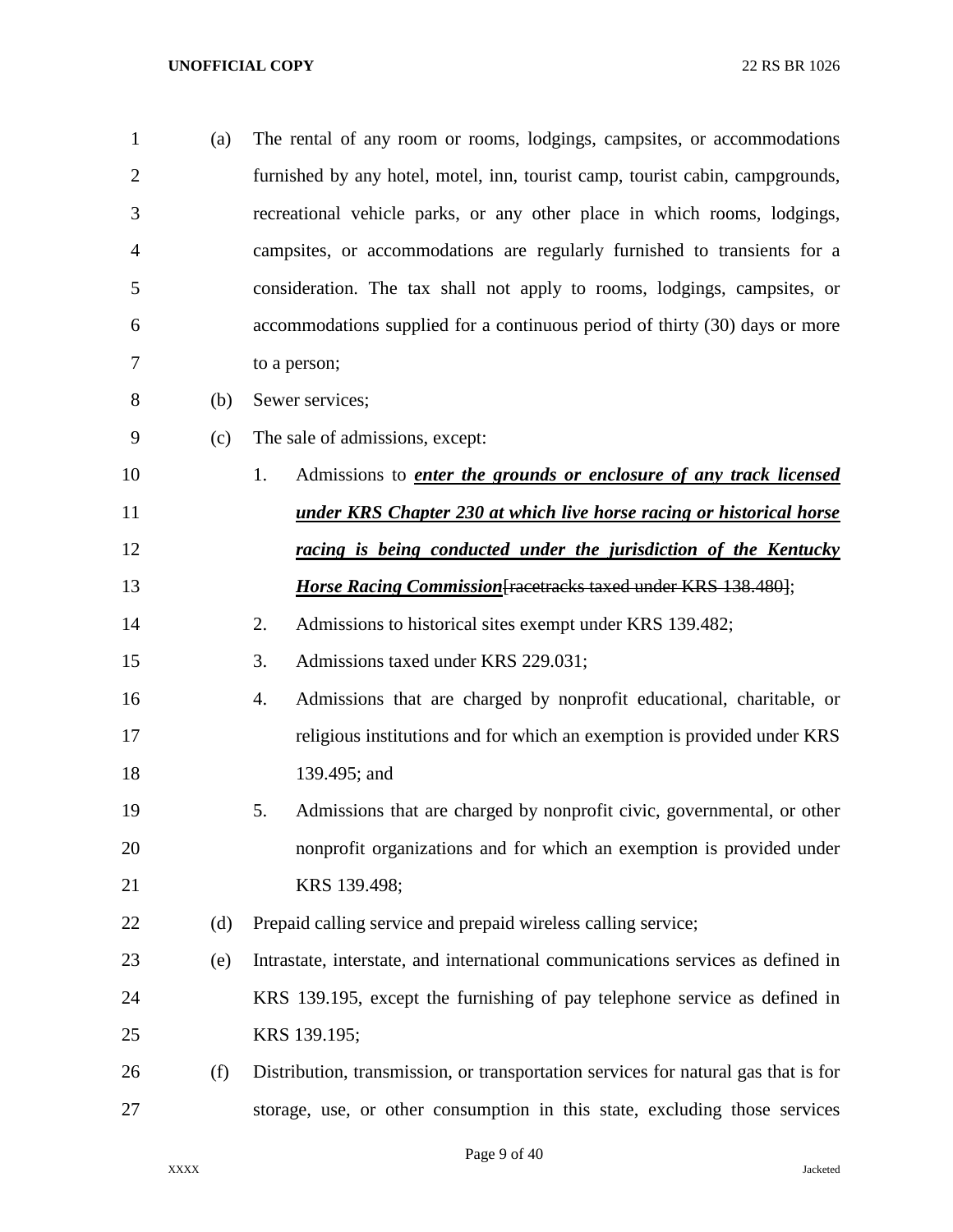| $\mathbf{1}$   |                    | furnished:                                                                        |
|----------------|--------------------|-----------------------------------------------------------------------------------|
| $\overline{2}$ |                    | 1.<br>For natural gas that is classified as residential use as provided in KRS    |
| 3              |                    | 139.470(7); or                                                                    |
| 4              |                    | 2.<br>To a seller or reseller of natural gas;                                     |
| 5              | (g)                | Landscaping services, including but not limited to:                               |
| 6              |                    | Lawn care and maintenance services;<br>1.                                         |
| 7              |                    | 2.<br>Tree trimming, pruning, or removal services;                                |
| 8              |                    | 3.<br>Landscape design and installation services;                                 |
| 9              |                    | Landscape care and maintenance services; and<br>4.                                |
| 10             |                    | 5.<br>Snow plowing or removal services;                                           |
| 11             | (h)                | Janitorial services, including but not limited to residential and commercial      |
| 12             |                    | cleaning services, and carpet, upholstery, and window cleaning services;          |
| 13             | (i)                | Small animal veterinary services, excluding veterinary services for equine,       |
| 14             |                    | cattle, poultry, swine, sheep, goats, llamas, alpacas, ratite birds, buffalo, and |
| 15             |                    | cervids;                                                                          |
| 16             | (j)                | Pet care services, including but not limited to grooming and boarding services,   |
| 17             |                    | pet sitting services, and pet obedience training services;                        |
| 18             | (k)                | Industrial laundry services, including but not limited to industrial uniform      |
| 19             |                    | supply services, protective apparel supply services, and industrial mat and rug   |
| 20             |                    | supply services;                                                                  |
| 21             | (1)                | Non-coin-operated laundry and dry cleaning services;                              |
| 22             | (m)                | Linen supply services, including but not limited to table and bed linen supply    |
| 23             |                    | services and nonindustrial uniform supply services;                               |
| 24             | (n)                | Indoor skin tanning services, including but not limited to tanning booth or       |
| 25             |                    | tanning bed services and spray tanning services;                                  |
| 26             | $\left( 0 \right)$ | Non-medical diet and weight reducing services;                                    |
| 27             | (p)                | Limousine services, if a driver is provided; and                                  |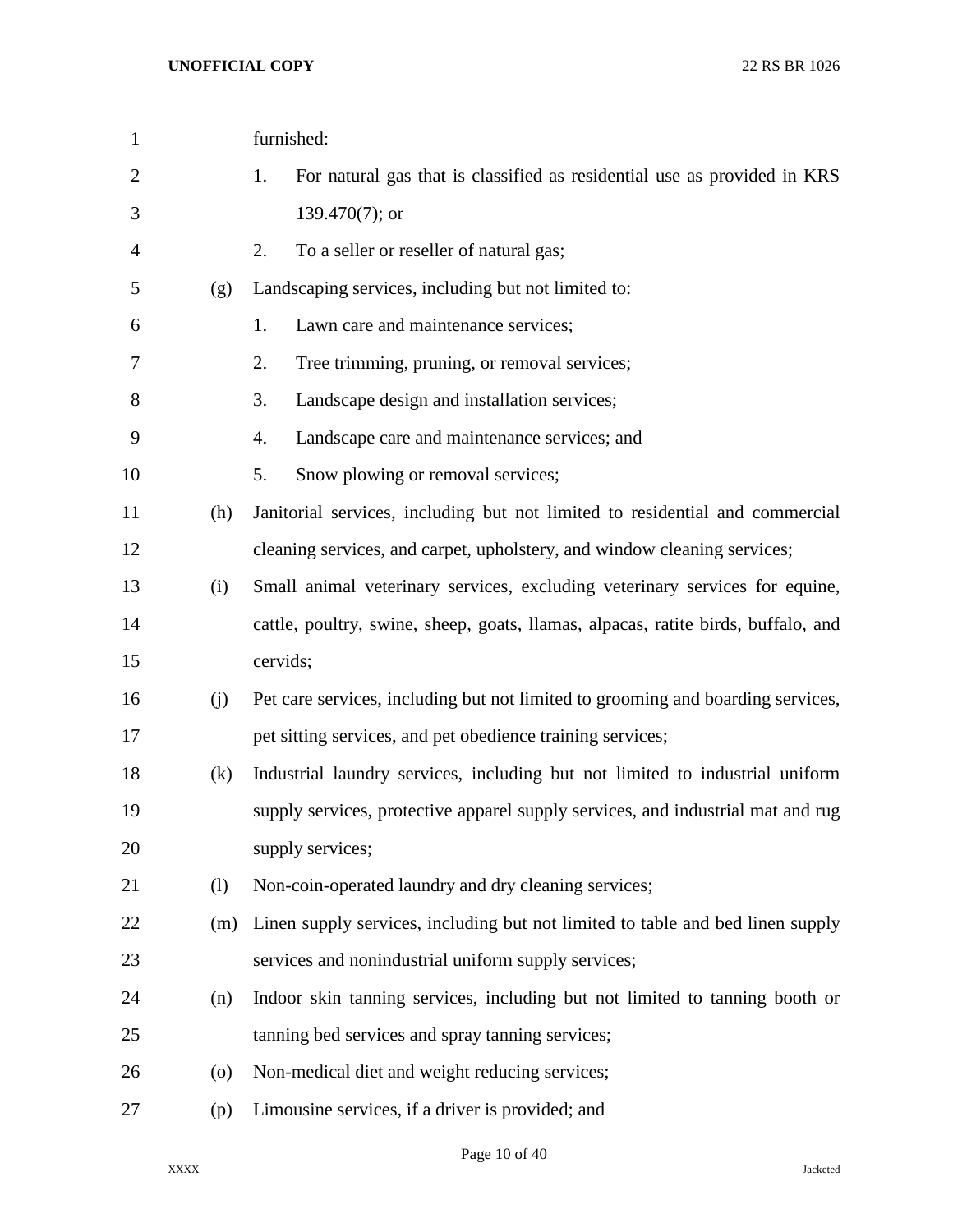(q) Extended warranty services.

2 Section 4. KRS 137.190 is amended to read as follows:

3 The license tax imposed by KRS 137.170<del>. the admission tax imposed by KRS 138.480, 1</del> and the state taxes and contributions imposed by KRS 138.510 to 138.550 and KRS 230.380 on pari-mutuel systems of betting shall be in lieu of all other license, excise, special, or franchise taxes to the state or any county, city, or other political subdivision. No county, city, or other political subdivision may levy any license, income, excise, special, or franchise tax on any such person or corporation engaged in the business of conducting a race track at which races are conducted for stakes, purses or prizes, or operating as a receiving track or simulcast facility, or on the operation or maintenance of any pari-mutuel machine or similar device, or on the money or amount of money handled by or through any pari-mutuel machine or similar device or on the sale of any merchandise during the conducting of races thereon by any such person or corporation.

14 Section 5. KRS 138.224 is amended to read as follows:

 It shall be presumed that all untaxed motor fuels are subject to the tax levied under KRS 138.220 unless the contrary is established pursuant to KRS 138.210 to *138.448*[138.490] or administrative regulations promulgated thereunder by the department. The tax shall be paid by the licensed dealer to the department. The burden of proving that any motor fuel is not subject to tax shall be upon the dealer or any person who imports, causes to be imported, receives, uses, sells, stores, or possesses untaxed motor fuel in this state. Any dealer or other person who imports, causes to be imported, receives, uses, sells, stores, or possesses untaxed motor fuels but fails to comply with all statutory and regulatory restrictions applicable to the fuel shall be jointly and severally liable for payment of the tax due on the fuel. A person's liability shall not be extinguished until the tax due has been paid to the department.

26 Section 6. KRS 138.226 is amended to read as follows:

(1) The department shall administer the taxes provided under KRS 138.210 to *138.448*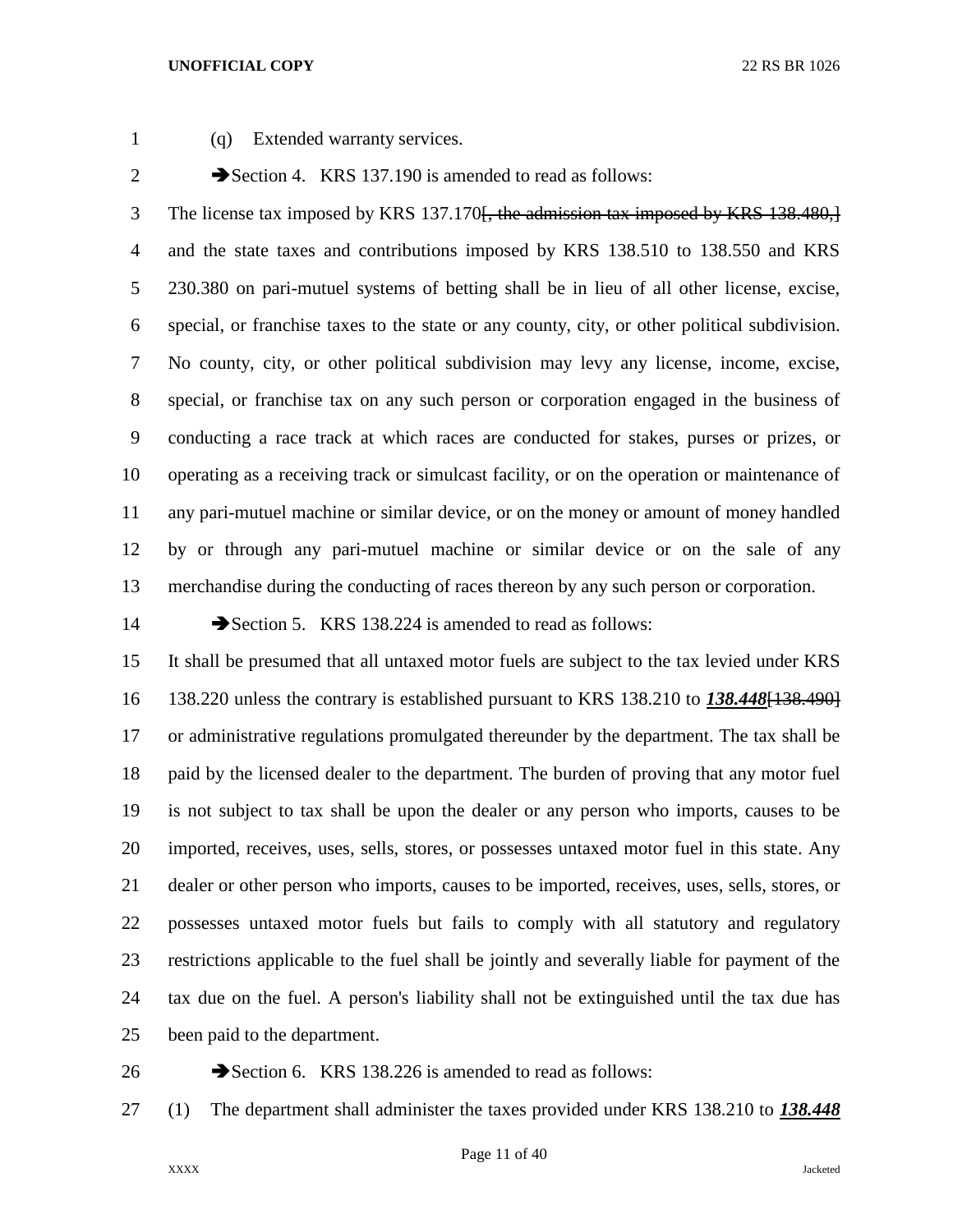- *and 138.450 to 138.470*[138.490], except KRS 138.463 and 138.4631, and may prescribe, adopt, and enforce administrative regulations relating to the administration and enforcement thereof.
- (2) The department shall, upon the request of the officials to whom are entrusted the enforcement of the motor fuels tax law of any other state, the United States, the provinces of the Dominion of Canada, forward to such officials any information which it may have relative to the manufacture, receipt, sale, use, transportation, shipment or delivery by any person of motor fuels, provided such other state or states provide for the furnishing of like information to this state.

10 Section 7. KRS 138.270 is amended to read as follows:

- (1) (a) From the total number of gallons of gasoline and special fuel received by the dealer within this state during the next preceding calendar month, deductions shall be made for the total number of gallons received by the dealer within this state that were sold or otherwise disposed of during the next preceding calendar month as set forth in subsection (2) of KRS 138.240.
- (b) To cover evaporation, shrinkage, unaccountable losses, collection costs, bad debts, and handling and reporting the tax, each dealer shall be allowed compensation equal to two and one-fourth percent (2.25%) of the net tax due the Commonwealth pursuant to KRS 138.210 to *138.448*[138.490] before all allowable tax credits, except the credit authorized pursuant to KRS 138.358. No compensation shall be allowed if the completed tax return and payment are not submitted to the department within the time prescribed by KRS 138.210 to *138.448*[138.490].
- (2) The tax imposed by KRS 138.220(1) and (2) shall be computed on the number of gallons remaining after the deductions set forth in subsection (1) of this section have been made, and shall constitute the amount of tax payable for the next preceding calendar month.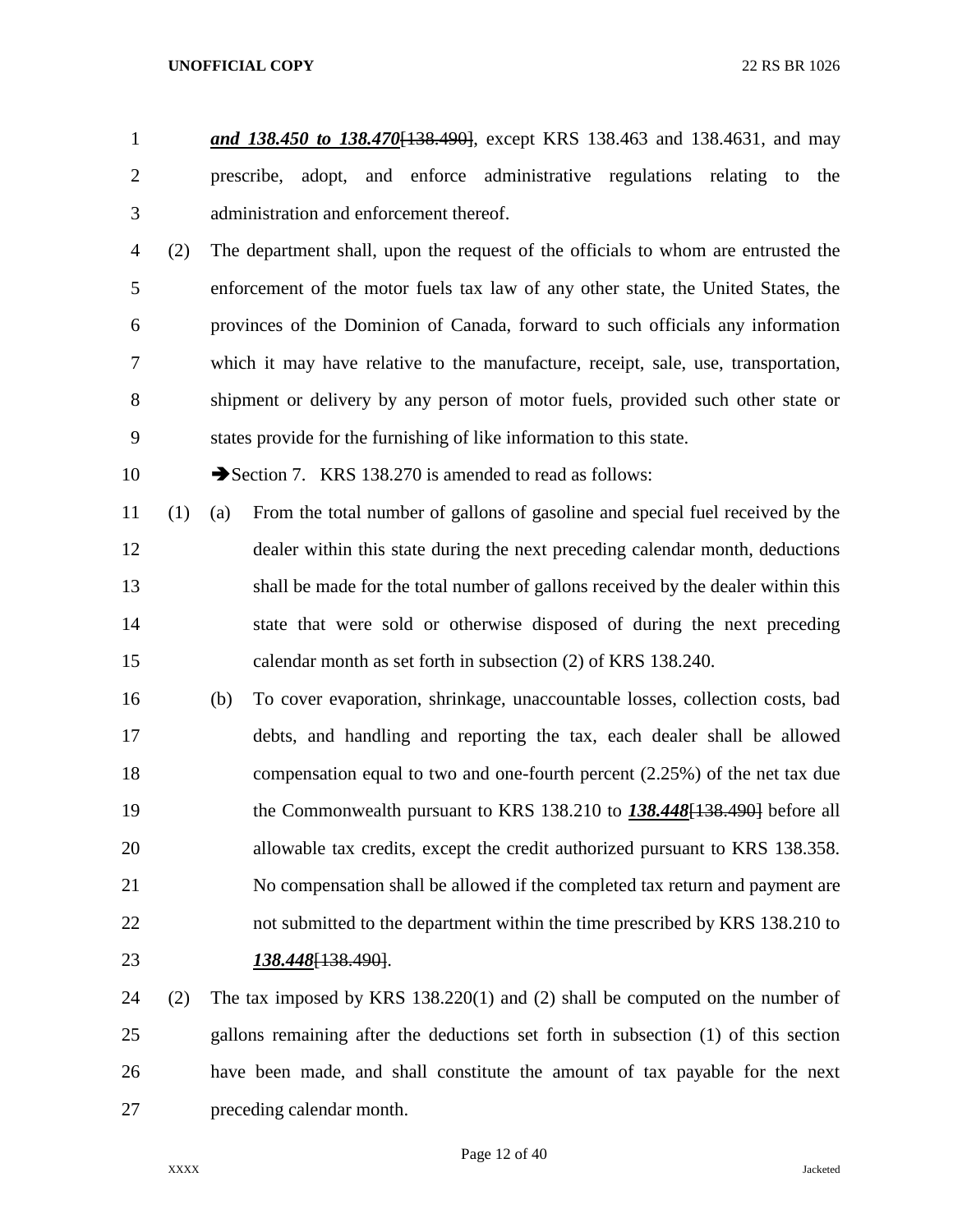(3) Notwithstanding any other provision of this chapter to the contrary, any person who shall remit to the department, by the twenty-fifth day of the next month, an estimated tax due amount equal to not less than ninety-five percent (95%) of his tax liability, as finally determined for the report month, shall not be required to file the monthly reports required by this chapter until the last day of the month following the report month, and shall be permitted to claim as a credit against the tax liability shown due on the report the estimated tax due amount so paid.

8 Section 8. KRS 138.344 is amended to read as follows:

 (1) Except as otherwise provided in KRS 138.220 to *138.448*[138.490], any person who shall purchase gasoline or special fuel, on which the tax as imposed by KRS 11 138.220 has been paid, for the purpose of operating or propelling stationary engines or tractors for agricultural purposes, or who shall purchase special fuels, on which the tax as imposed by KRS 138.220 has been paid, for consumption in unlicensed vehicles or equipment for nonhighway purposes shall be reimbursed for the tax so paid on the gasoline or special fuel. No refund shall be authorized unless applications and all necessary information are filed with the department on a calendar quarter or calendar year basis on forms and in the manner prescribed by it for refund of the tax paid on the fuel. In lieu of the tax refund procedure, the tax on special fuels and the tax on gasoline used for the purpose of operating or propelling stationary engines or tractors for agricultural purposes may be credited by the dealer to the purchaser as provided in KRS 138.358. The dealer and the purchases shall be subject to the same rules, conditions, and responsibilities as provided in KRS 138.344 to 138.355. The tax shall be refunded with interest at the tax interest rate as defined in KRS 131.010(6).

 (2) The information to be required from the permit holder, by the department, in order 26 that the refund may be allowed, shall be as follows:

(a) Name and address of permit holder .... permit number .....

XXXX Jacketed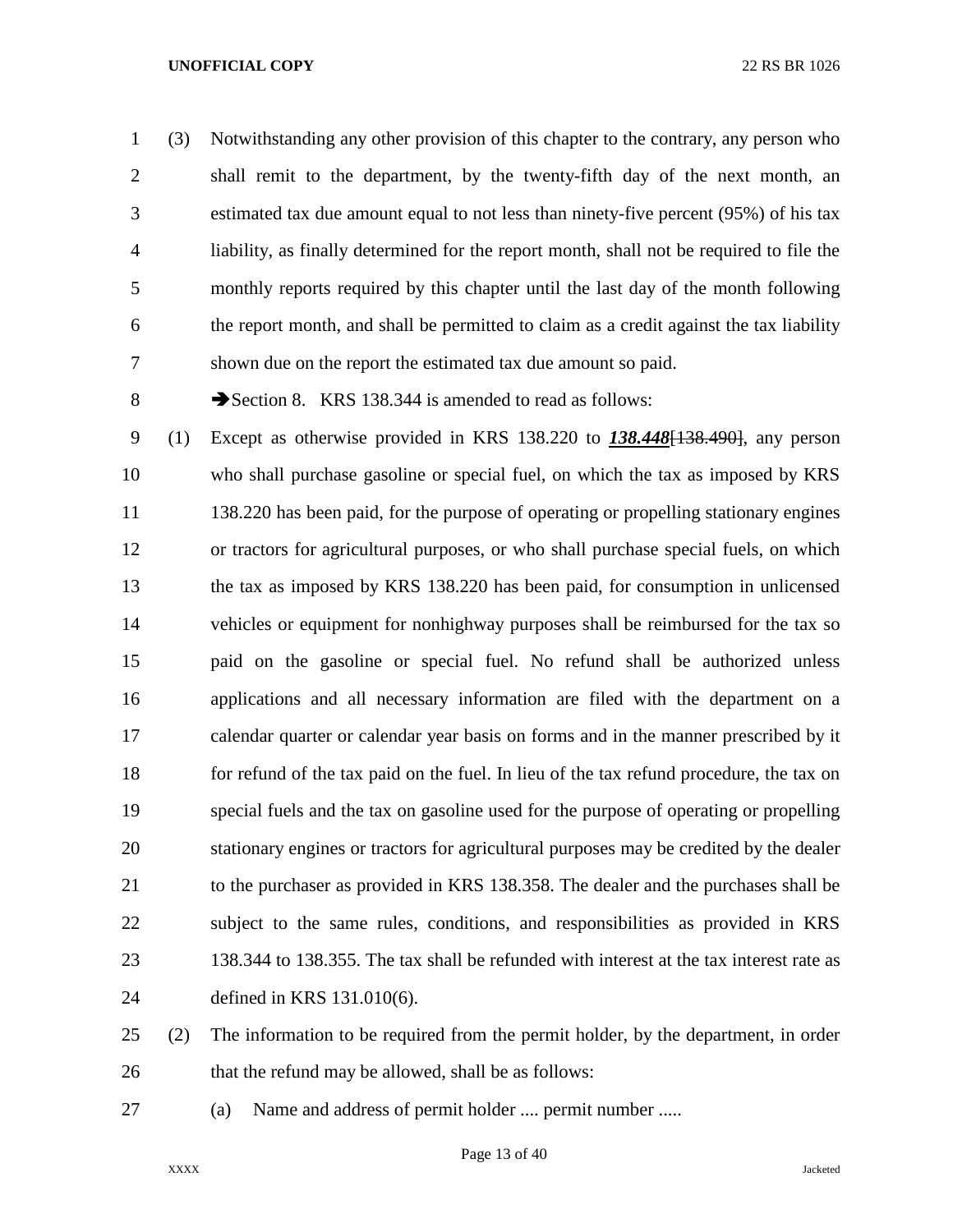| $\mathbf{1}$   |     | (b) | Total number of gallons purchased  and total purchase price  (Invoices to                |
|----------------|-----|-----|------------------------------------------------------------------------------------------|
| $\overline{2}$ |     |     | be attached to refund application.)                                                      |
| 3              |     | (c) | Total number of gallons used on highways                                                 |
| 4              |     | (d) | Total number of gallons on which refund is claimed  (Line b minus line c.)               |
| 5              |     | (e) | Other information as the department may require to reasonably protect the                |
| 6              |     |     | revenues of the Commonwealth.                                                            |
| 7              |     |     | Section 9. KRS 138.655 is amended to read as follows:                                    |
| 8              |     |     | As used in KRS 138.660 to 138.7291 and KRS 138.990 (13) and (14) and (15). unless        |
| 9              |     |     | the context requires otherwise:                                                          |
| 10             | (1) |     | "Cabinet" means the Transportation Cabinet;                                              |
| 11             | (2) |     | "Person" includes every natural person, fiduciary, association, state or political       |
| 12             |     |     | subdivision, or corporation. Whenever used in any clause describing and imposing         |
| 13             |     |     | imprisonment the term "person" as applied to an association means and includes the       |
| 14             |     |     | partners or members thereof, and as applied to a corporation the officers thereof;       |
| 15             | (3) |     | "Public highway" means every way or place generally open to the use of the public        |
| 16             |     |     | as a matter of right for the purpose of vehicular travel notwithstanding that it may     |
| 17             |     |     | be temporarily closed or travel thereon restricted for the purpose of construction,      |
| 18             |     |     | maintenance, repair, or reconstruction; also including all city streets, alleys, and any |
| 19             |     |     | way or place on which a toll is charged for using such way or place;                     |
| 20             | (4) |     | "Motor vehicle" means any vehicle, machine, or mechanical contrivance propelled          |
| 21             |     |     | by an internal combustion engine and licensed for operation and operated upon the        |
| 22             |     |     | public highways and any trailer or semitrailer attached to or having its front end       |
| 23             |     |     | supported by such motor vehicle;                                                         |
| 24             | (5) |     | "Motor carrier" means every person who operates or causes to be operated on any          |
| 25             |     |     | highway in this state, any bus engaged in hauling passengers for hire operating          |

commercial tractor-trailer combination having a total of two (2) or more axles and a

Page 14 of 40

under a certificate of convenience and necessity and any commercial truck or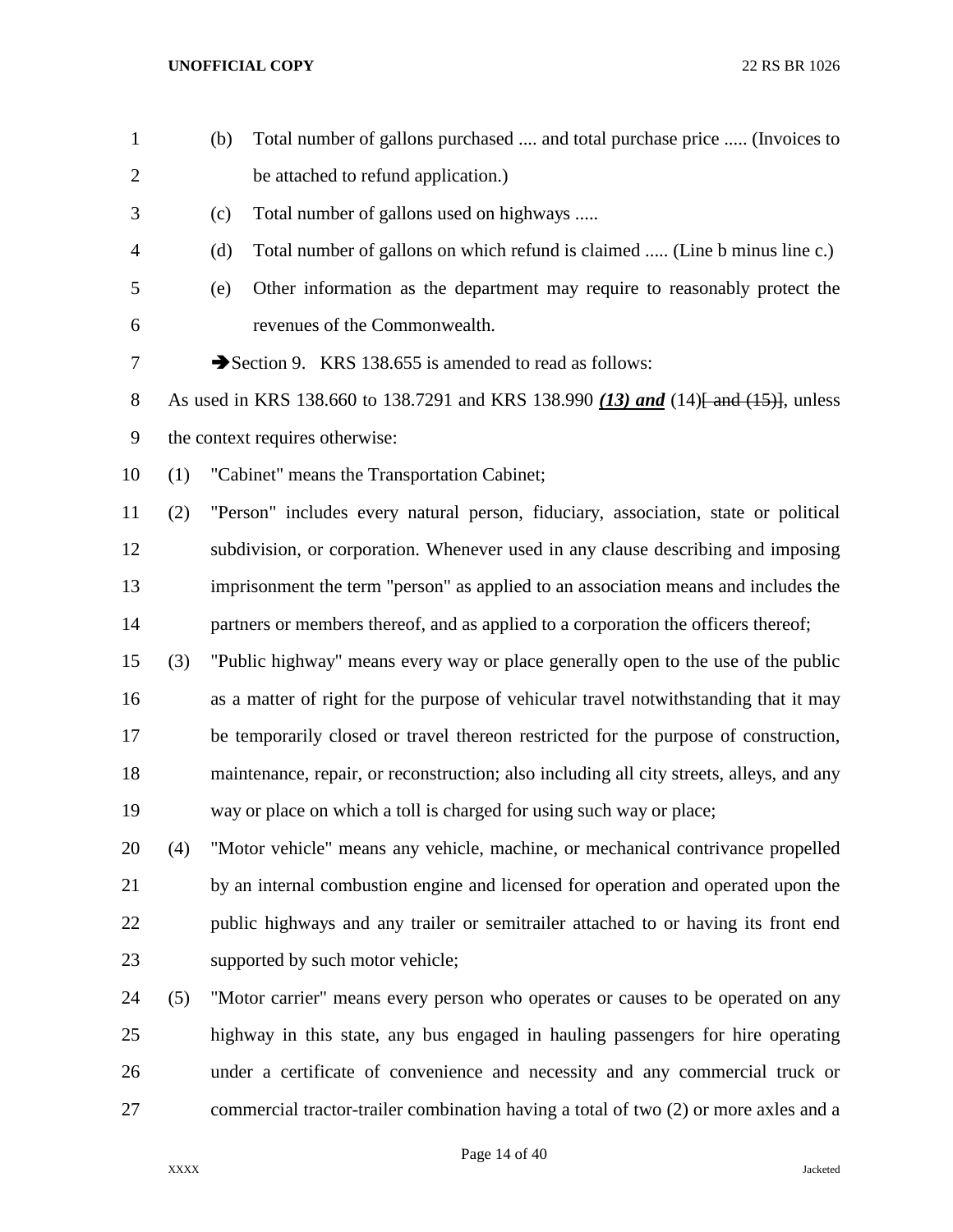| $\mathbf{1}$   |     | declared gross weight above twenty-six thousand (26,000) pounds. The number of          |
|----------------|-----|-----------------------------------------------------------------------------------------|
| $\overline{2}$ |     | axles shall include not only those axles on the power unit but if a tractor-trailer     |
| 3              |     | combination is involved, also those axles on the trailer or semitrailer:                |
| $\overline{4}$ |     | "Axle" means any two (2) or more load-carrying wheels mounted in a single<br>(a)        |
| 5              |     | transverse vertical plane;                                                              |
| 6              |     | "Trailers and semitrailers" are those as defined in subsections (1) and (2) of<br>(b)   |
| 7              |     | KRS 186.650, except that it does not include those trailers defined in                  |
| $8\,$          |     | subsections (3) and (4) of KRS 186.650 and those exempted from regulation               |
| 9              |     | under KRS 186.675. The term "motor carrier" shall not mean or shall not                 |
| 10             |     | include any person operating or causing to be operated a city bus;                      |
| 11             |     | "Commercial" refers to any activity for business purposes;<br>(c)                       |
| 12             |     | For the purposes of KRS 138.660(3) motor carriers, trailers, and semitrailers<br>(d)    |
| 13             |     | shall not mean a farm vehicle as defined in KRS 186.050(4) or under another             |
| 14             |     | jurisdiction's law as a farm vehicle;                                                   |
| 15             | (6) | "City bus" means any motor vehicle used for the transportation of persons for hire      |
| 16             |     | exclusively within the limits of any city or within ten (10) miles of its limits over a |
| 17             |     | regular route and exclusively within the boundaries of this state;                      |
| 18             | (7) | "Heavy equipment motor carrier" means any person who operates on the public             |
| 19             |     | highways of this state as a "motor carrier" as defined in subsection (5) of this        |
| 20             |     | section, except that it shall not include motor vehicles used to transport persons for  |
| 21             |     | hire;                                                                                   |
| 22             | (8) | "Trip permit" means a permit for the operating during a ten (10) consecutive day        |
| 23             |     | period of any motor vehicle of any "heavy equipment motor carrier" not licensed         |
| 24             |     | under KRS 138.665;                                                                      |
| 25             | (9) | "Licensee" means for purposes of KRS 138.660 to 138.7291 any person who has             |
| 26             |     | been granted a license as a "motor carrier" or a "heavy equipment motor carrier," or    |
| 27             |     | any motor vehicle in which a valid trip permit is carried;                              |

Page 15 of 40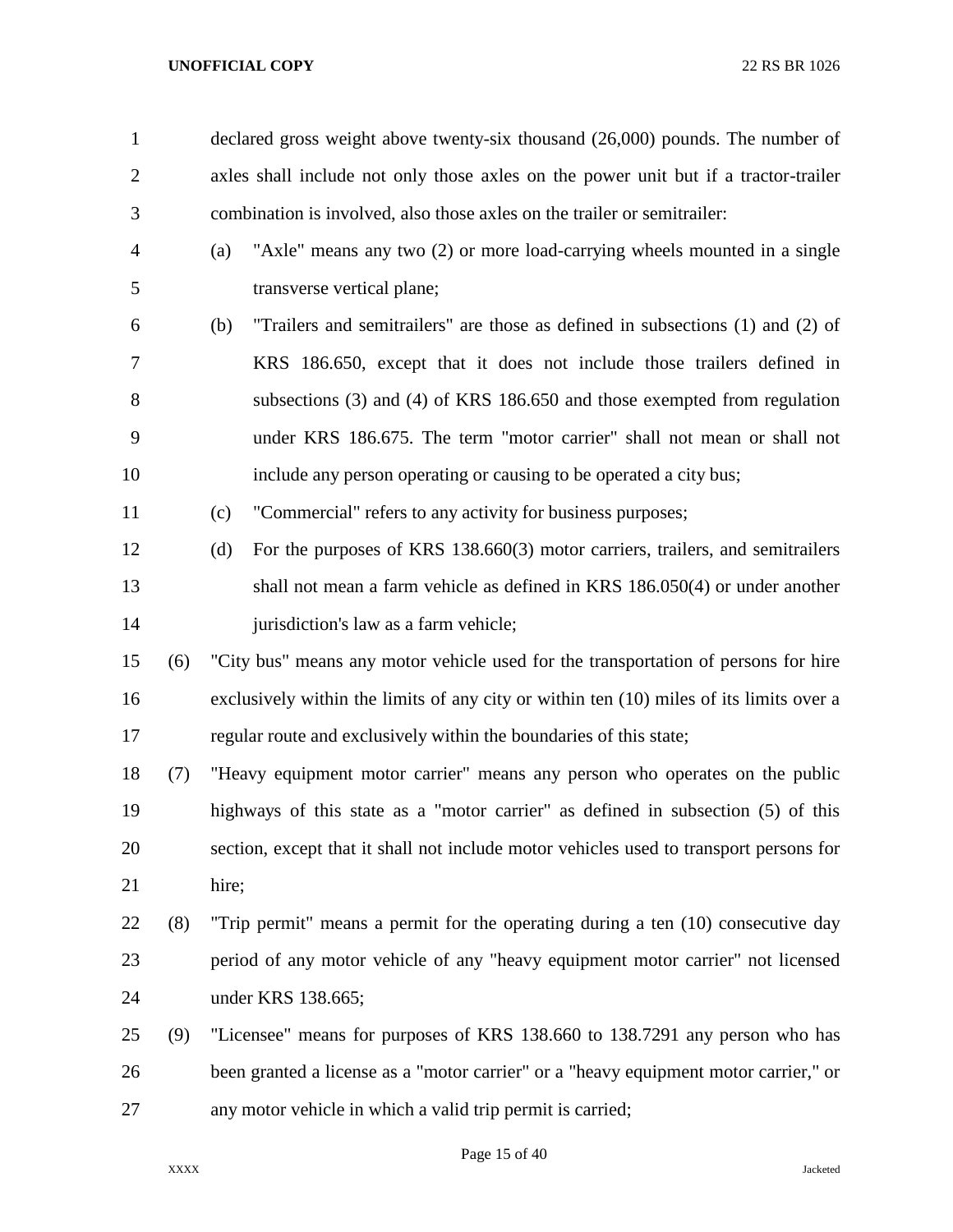| $\mathbf{1}$   |     | (10) "Use" means the consumption of gasoline and special fuels in propelling motor         |  |  |
|----------------|-----|--------------------------------------------------------------------------------------------|--|--|
| $\overline{2}$ |     | vehicles on the public highways;                                                           |  |  |
| 3              |     | $(11)$ "Gasoline" has the same meaning as in KRS 138.210;                                  |  |  |
| 4              |     | (12) "Special fuels" means and includes all combustible gases and liquids used for the     |  |  |
| 5              |     | generation of power in an internal combustion engine to propel vehicles of any kind        |  |  |
| 6              |     | upon the public highways, except that it does not include gasoline;                        |  |  |
| 7              |     | (13) "Quarterly" for the purposes of KRS 138.660 to 138.7291 means a calendar quarter;     |  |  |
| 8              |     | (14) "Combined licensed weight" shall mean the greater of:                                 |  |  |
| 9              |     | The declared combined maximum gross weight of the vehicle and any towed<br>(a)             |  |  |
| 10             |     | unit for registration purposes for the current registration period; or                     |  |  |
| 11             |     | The highest actual combined gross weight of the vehicle and any towed unit<br>(b)          |  |  |
| 12             |     | when operated on the public highways of the state during the current                       |  |  |
| 13             |     | registration period.                                                                       |  |  |
| 14             |     | Section 10. KRS 138.675 is amended to read as follows:                                     |  |  |
| 15             | (1) | If a licensee at any time files a false quarterly report of the information required or    |  |  |
| 16             |     | fails or refuses to file the quarterly report or to pay the full amount of the tax or      |  |  |
| 17             |     | violates any other provisions of KRS 138.655 to 138.725, inclusive, without a              |  |  |
| 18             |     | showing that such failure was due to reasonable cause, the cabinet may cancel his          |  |  |
| 19             |     | license.                                                                                   |  |  |
| 20             | (2) | Upon voluntary surrender of the license certificate or upon receipt of a written           |  |  |
| 21             |     | request by a licensee, the cabinet may cancel his license, effective sixty (60) days       |  |  |
| 22             |     | from the date of the request, but no such license shall be canceled upon surrender or      |  |  |
| 23             |     | request unless the licensee has, prior to the date of cancellation, paid to this state all |  |  |
| 24             |     | taxes, penalties, interest and fines that are due or have accrued, and unless the          |  |  |
| 25             |     | licensee has surrendered to the cabinet his license certificate.                           |  |  |
| 26             | (3) | If upon investigation the cabinet ascertains that any motor carrier or heavy               |  |  |
| 27             |     | equipment motor carrier to whom a license has been issued is no longer engaged as          |  |  |

Page 16 of 40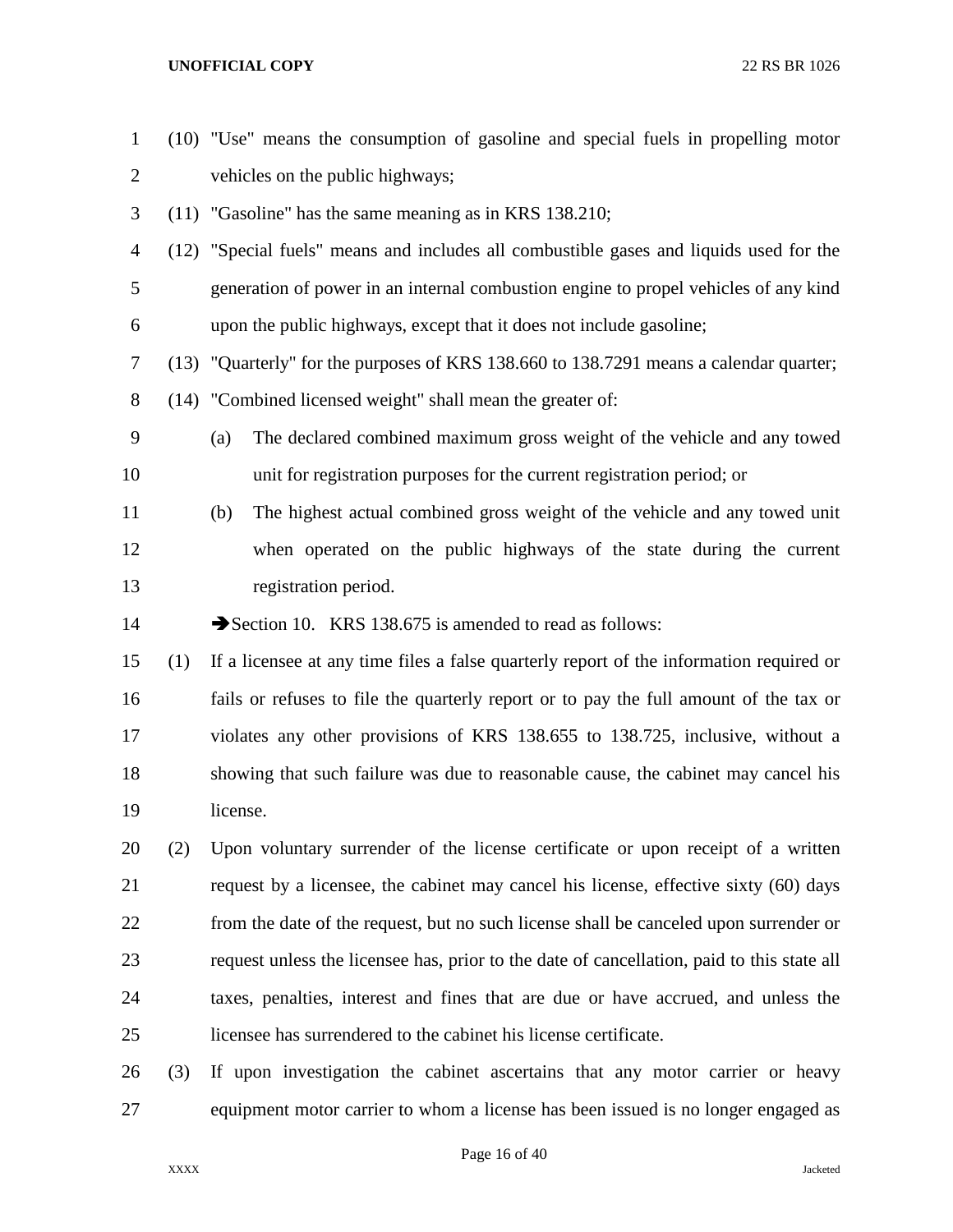such and has not been so engaged for a period of six (6) months, the cabinet may cancel such license by giving the motor carrier or heavy equipment motor carrier sixty (60) days' notice of cancellation mailed to his last known address in which event the license certificate shall be surrendered to the cabinet.

 (4) Whenever a licensee ceases to engage in business within this state, he shall notify the cabinet in writing within fifteen (15) days after discontinuance. All taxes that have accrued under KRS 138.655 to 138.725, inclusive, whether or not then due, shall become due and payable concurrently with such discontinuance. The licensee shall make a report and pay all such taxes and any interest and penalties thereon, and shall surrender to the cabinet his license certificate.

 (5) If the license of a motor carrier or heavy equipment motor carrier is canceled by the cabinet as provided in this section and if the licensee has paid to this state all of the taxes, interest and penalties due under KRS 138.655 to 138.725 and 138.990 *(13) and* (14)<del> and (15)</del>, the cabinet shall cancel the bond filed by the licensee.

15 Section 11. KRS 138.990 is amended to read as follows:

 (1) Any person who violates any provision of KRS 138.140, 138.146, or 138.195 for which a specific penalty is not provided shall be guilty of a violation for the first offense; for each such subsequent offense, he shall be guilty of a Class A misdemeanor. These penalties shall be in addition to the civil penalties provided by KRS 138.165, 138.185, and 138.205.

 (2) Any person who fails to supply the information required by subsection (8) of KRS 22 138.195 shall be guilty of a violation; for each subsequent offense, he shall be guilty of a Class B misdemeanor. These penalties shall be in addition to any civil penalty provided by KRS 138.165, 138.185, and 138.205.

 (3) Any person violating subsection (10) of KRS 138.195 or any regulations adopted thereunder shall be guilty of a Class A misdemeanor. This penalty shall be in addition to any civil penalty provided by KRS 138.165, 138.185, and 138.205.

Page 17 of 40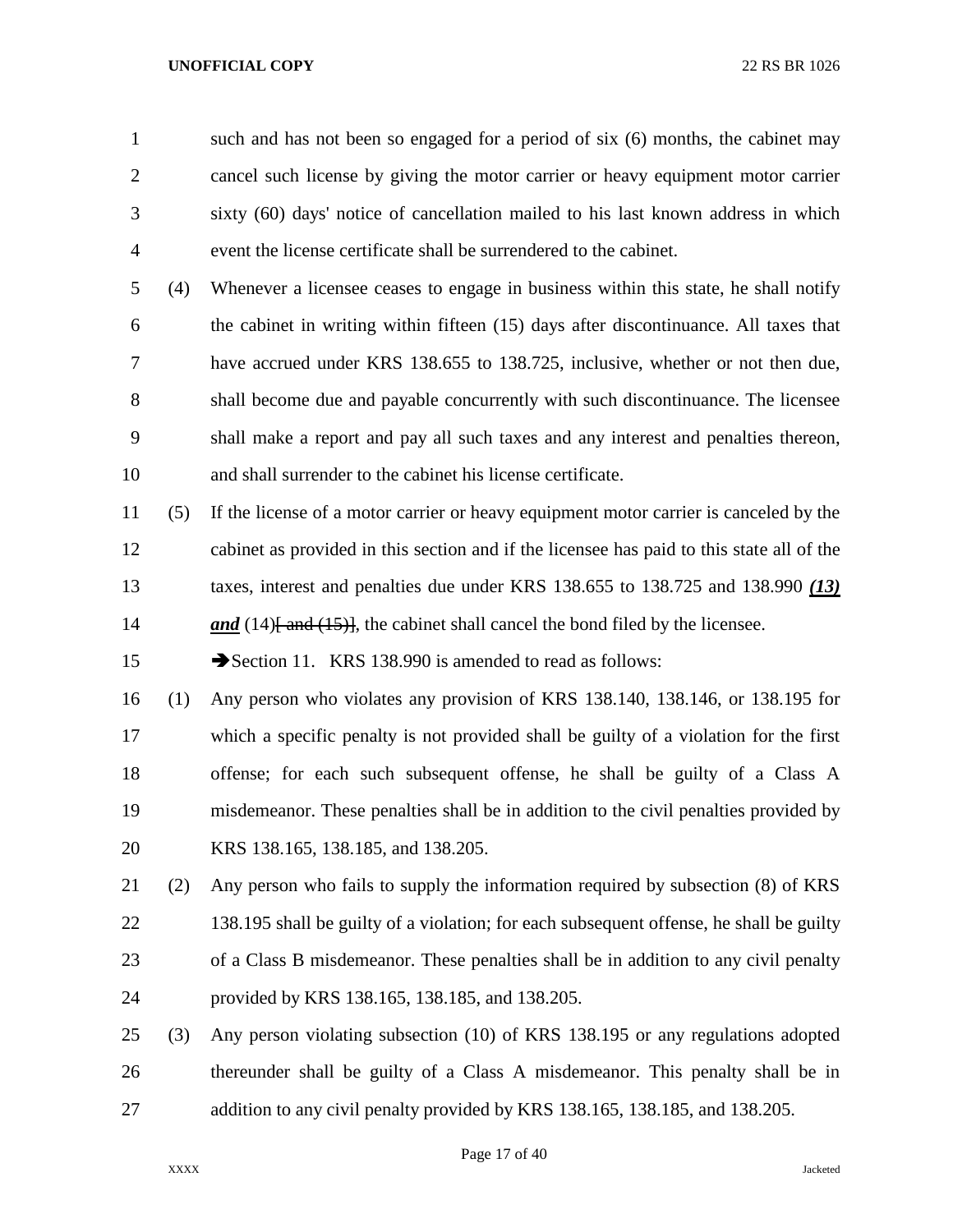- (4) Any person who makes a false entry upon any invoices or any record relating to the purchase, possession, transportation, or sale of cigarettes, and presents any such false entry to the department or any of its agents with the intent to avoid any tax imposed by KRS 138.130 to 138.205, shall be guilty of a Class D felony.
- (5) Any person who shall counterfeit any cigarette tax evidence shall be guilty of a Class D felony.
- (6) Any person who sells, offers to sell, or uses counterfeit cigarette tax evidence, affixed or unaffixed, with the intention of evading any tax imposed by KRS 138.130 to 138.205 shall be guilty of a Class D felony.
- (7) Any person who fails to remit gasoline or special fuel tax money to the state as provided in KRS 138.280 is guilty of embezzlement of state funds. Embezzlement of state funds, for the first offense, shall be a Class A misdemeanor, and for the second offense, shall be a Class D felony.
- (8) Any person who violates any of the provisions of KRS 138.300 shall be guilty of a Class A misdemeanor. This penalty shall be in addition to the penalty provided in subsection (7) of this section.
- (9) Any person who violates KRS 138.310 shall be guilty of a Class A misdemeanor. Each day or part of a day of doing business as a dealer without an uncanceled license shall be a separate offense.
- (10) (a) Any person who willfully and fraudulently gives a false statement as to the total and actual consideration paid for a motor vehicle under KRS 138.450 shall be guilty of a Class D felony and shall be fined not less than two thousand dollars (\$2,000) per offense.
- (b) Any person who violates any of the other provisions of KRS 138.460 to 138.470 shall be fined not less than twenty-five dollars (\$25) nor more than one thousand dollars (\$1,000) and if the offender is an individual, he shall be 27 guilty of a Class A misdemeanor.

Page 18 of 40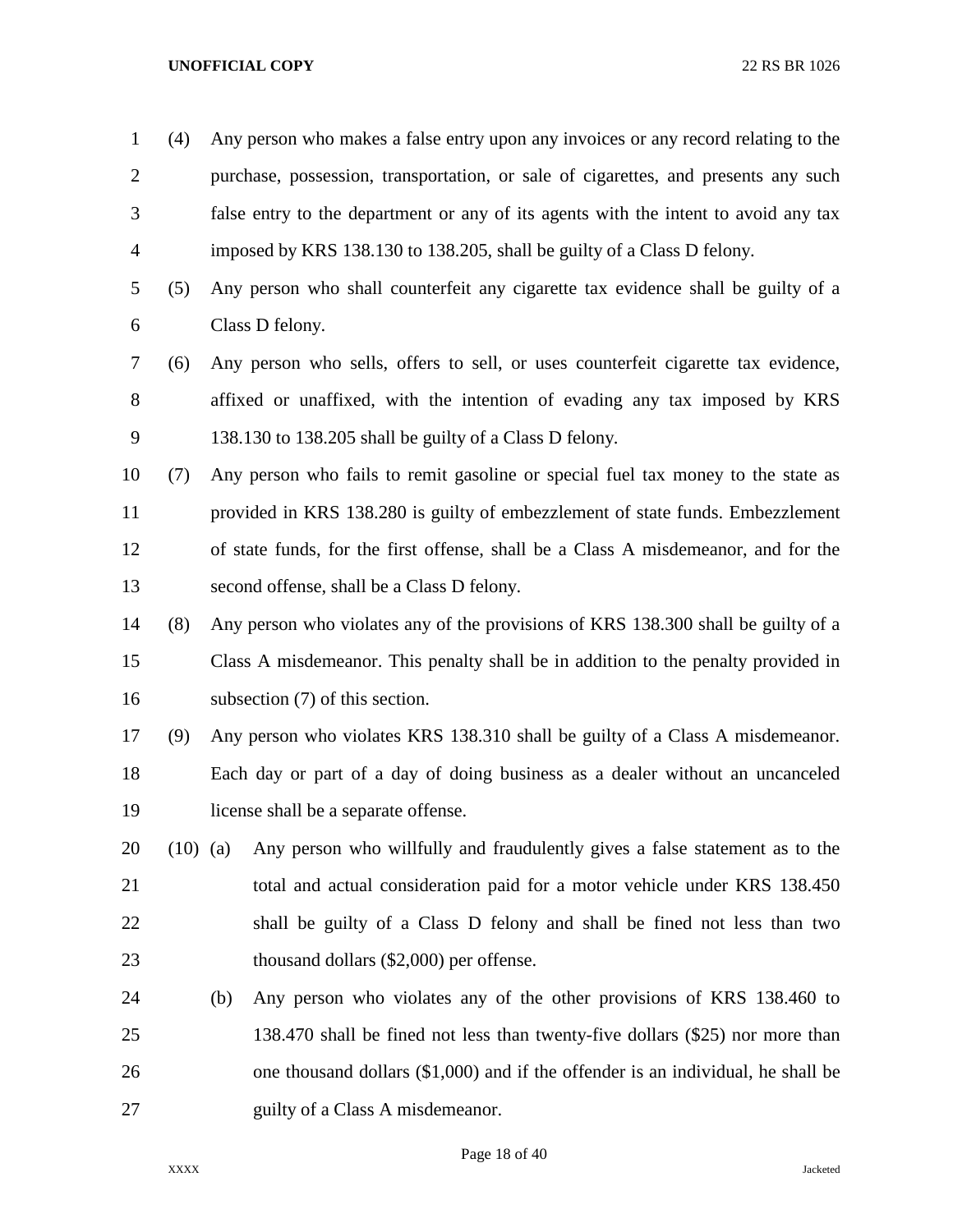| $\mathbf{1}$   | (11) [Any person who violates any of the provisions of KRS 138.480 or 138.490 shall be                   |
|----------------|----------------------------------------------------------------------------------------------------------|
| $\overline{2}$ | guilty of a Class B misdemeanor.                                                                         |
| 3              | $\frac{12}{12}$ If any offender under the provisions of subsections (1) to (9). $\frac{13}{11}$ or (15). |
| $\overline{4}$ | this section is a corporation, the principal officer or the officer directly responsible                 |
| 5              | for the violation, or both, may be imprisoned as provided in those subsections.                          |
| 6              | $(12)$ [ $(13)$ ] Any person who violates any provision of subsection (1) of KRS 138.354,                |
| 7              | whether or not his permit has been revoked, shall be guilty of a Class A                                 |
| 8              | misdemeanor.                                                                                             |
| 9              | $(13)$ { $(14)$ } Any person violating any provision of KRS 138.655 to 138.725 is guilty of a            |
| 10             | Class A misdemeanor.                                                                                     |
| 11             | $(14)$ [ $(15)$ ] In addition to the penalties provided in <i>subsection</i> (13) of this section [KRS]  |
| 12             | 138.990(14), the motor vehicle or vehicles of any person violating any provision of                      |
| 13             | KRS 138.720 shall be subject to seizure by any officer duly authorized to enforce                        |
| 14             | the provisions of KRS 138.655 to 138.725.                                                                |
| 15             | $(15)$ { $(16)$ } Any person violating KRS 138.175 shall be guilty of a Class D felony.                  |
| 16             | $(16)$ $(17)$ Any person who intentionally evades payment of the tax imposed by KRS                      |
| 17             | 138.460 or 138.463 shall be liable for the taxes evaded, with applicable interest and                    |
| 18             | penalties, and in addition shall be guilty of:                                                           |
| 19             | A Class B misdemeanor if the amount of tax evaded is two hundred fifty<br>(a)                            |
| 20             | dollars (\$250) or less; and                                                                             |
| 21             | A Class A misdemeanor if the amount of tax evaded is greater than two<br>(b)                             |
| 22             | hundred fifty dollars (\$250).                                                                           |
| 23             | Section 12. KRS 230.240 is amended to read as follows:                                                   |
| 24             | In addition to the employees referred to in KRS 230.230, the executive director of<br>(1)                |
| 25             | the racing commission may employ, dismiss, or take other personnel action and                            |
| 26             | determine the reasonable compensation of stewards, supervisors of mutuels,                               |
| 27             | veterinarians, inspectors, accountants, security officers, and other employees                           |
|                |                                                                                                          |

Page 19 of 40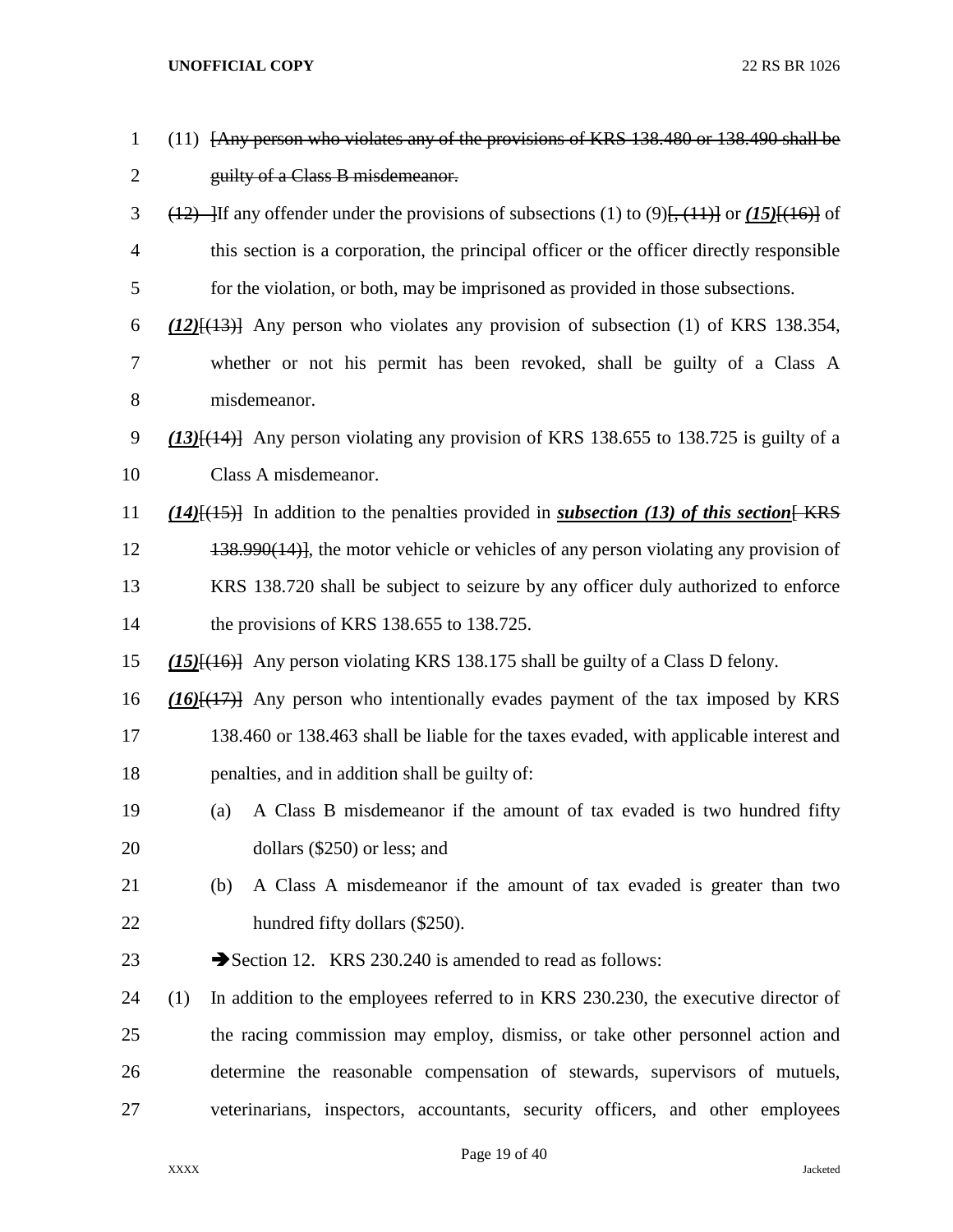deemed by the executive director to be essential at or in connection with any horse race meeting and in the best interest of racing. Three (3) Thoroughbred stewards shall be employed at each Thoroughbred race meeting. Two (2) stewards shall be employed and compensated by the Commonwealth, subject to reimbursement by the racing associations pursuant to subsection (3) of this section. One (1) Thoroughbred steward shall be employed and compensated by the racing association hosting the race meeting. Three (3) standardbred judges shall be employed at each standardbred race meeting. Two (2) standardbred judges shall be employed and compensated by the Commonwealth, subject to reimbursement by the racing associations pursuant to subsection (3) of this section. One (1) standardbred judge shall be employed and compensated by the racing association hosting the race meeting. The security officers shall be peace officers and conservators of the peace on racing commission property and at all race tracks and grounds in the Commonwealth and shall possess 14 all the common law and statutory powers and privileges now available or hereafter made available to sheriffs, constables, and police officers for the purpose of enforcing all laws relating directly or indirectly to the conduct of horse racing and pari-mutuel wagering thereon, or the enforcement of laws relating to the protection of persons or property on premises licensed by the racing commission. The racing commission, for the purpose of maintaining integrity and honesty in racing, shall prescribe by administrative regulation the powers and duties of the persons employed under this section and qualifications necessary to competently perform 22 their duties. In addition, the racing commission shall be responsible for seeing that racing officials employed under the provisions of this section have adequate training to perform their duties in a competent manner.

 (2) The racing commission shall promulgate administrative regulations for effectively preventing the use of improper devices, and restricting or prohibiting the use and administration of drugs or stimulants or other improper acts to horses prior to the

Page 20 of 40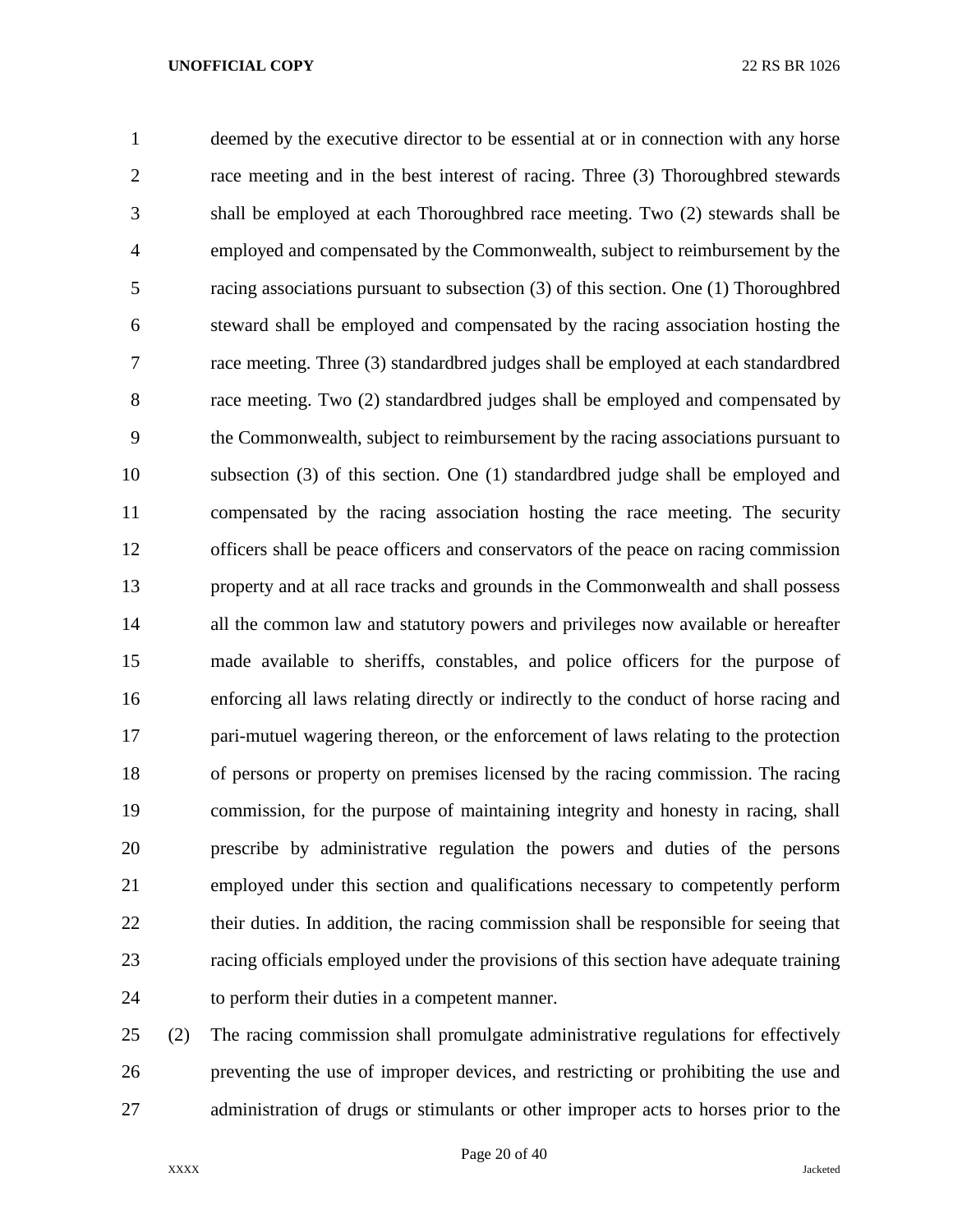horse participating in a race. The racing commission may acquire, operate, and maintain, or contract for the maintenance and operation of, a testing laboratory and related facilities, for the purpose of saliva, urine, or other tests, and to purchase supplies and equipment for and in connection with the laboratory or testing processes. The expense of the laboratory or other testing processes, whether furnished by contract or otherwise, together with all supplies and equipment used in connection therewith, shall be paid by the various associations licensed under this chapter in the manner and in proportions as the racing commission shall by administrative regulation provide.

 (3) The *expenses of the commission and the* compensation of *all*[the] employees 11 referred to in this section shall be paid by the licensee conducting  $a[the]$  horse race 12 meeting *or pari-mutuel wagering on live or historic horse racing*  $\frac{1}{n}$  connection 13 with which the employees are utilized or employed. The salary of the executive director to the racing commission shall be prorated among and paid by the various associations licensed under this chapter in the manner as the racing commission shall, by administrative regulation, provide. Except for the Thoroughbred steward and the standardbred judge authorized in subsection (1) of this section, the employees referred to in this section shall be deemed employees of the racing 19 commission, and are paid by the licensee or association for convenience only.

 (4) Each person, as a condition precedent to the privilege of receiving a license under 21 this chapter to conduct a horse race meeting, shall be deemed to have agreed to pay expenses and compensation as provided in this section and as may be actually and reasonably incurred.

24 Section 13. KRS 230.260 is amended to read as follows:

 The racing commission, in the interest of breeding or the improvement of breeds of horses, shall have all powers necessary and proper to carry out fully and effectually the provisions of this chapter including but without limitation the following: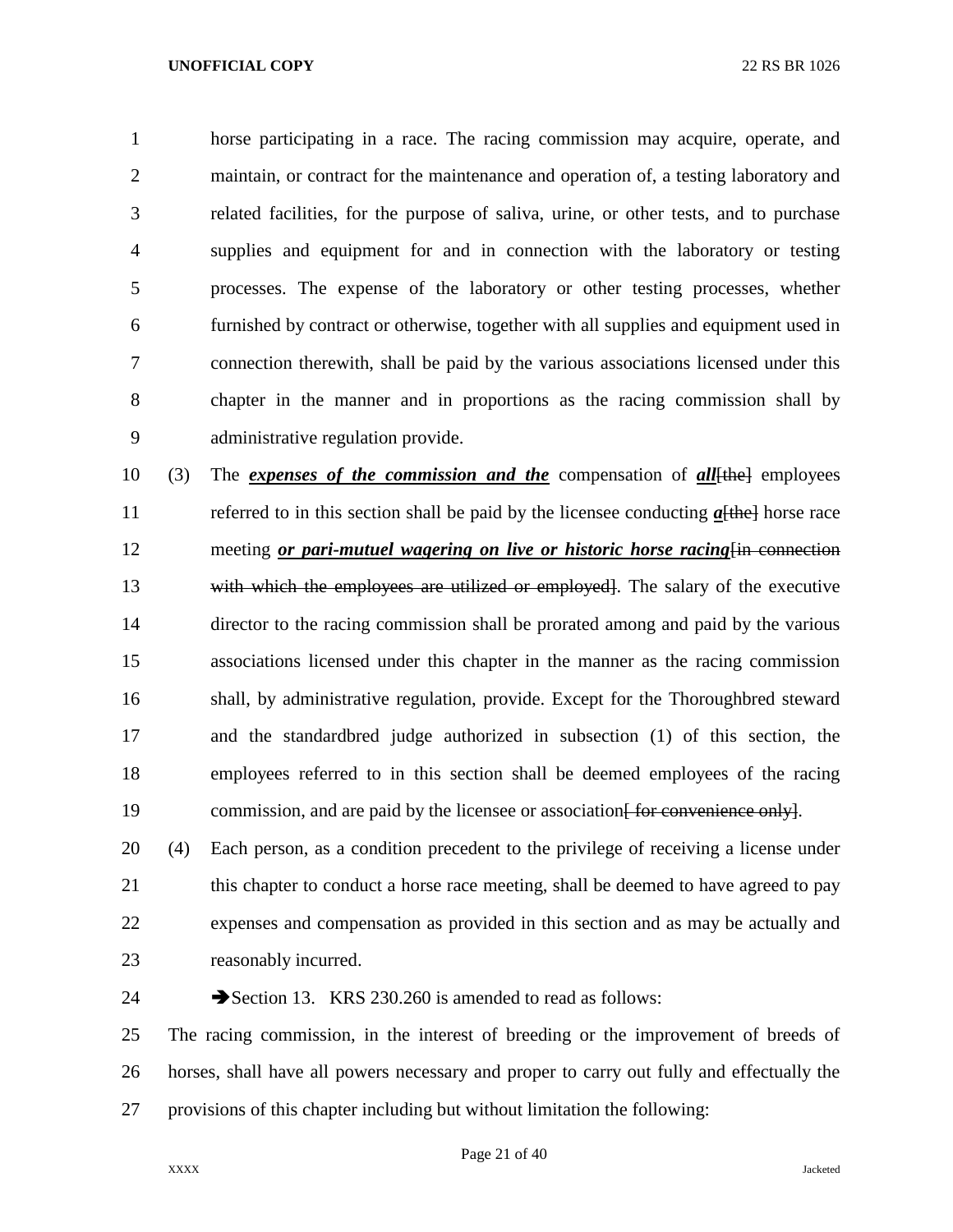(1) The racing commission is vested with jurisdiction and supervision over all horse race meetings in this Commonwealth and over all associations and all persons on association grounds and may eject or exclude therefrom or any part thereof, any person, licensed or unlicensed, whose conduct or reputation is such that his presence on association grounds may, in the opinion of the racing commission, reflect on the honesty and integrity of horse racing or interfere with the orderly conduct of horse racing or racing at horse race meetings; provided, however, no persons shall be excluded or ejected from association grounds solely on the ground of race, color, creed, national origin, ancestry, or sex;

 (2) The racing commission is vested with jurisdiction over any person or entity that offers advance deposit account wagering to Kentucky residents. Any such person or entity under the jurisdiction of the racing commission shall be licensed by the racing commission, and the racing commission may impose a license fee not to exceed ten thousand dollars (\$10,000) annually. The racing commission shall, by administrative regulation promulgated in accordance with KRS Chapter 13A, establish conditions and procedures for the licensing of advance deposit account wagering providers to include but not be limited to:

(a) A fee schedule for applications for licensure; and

(b) Reporting requirements to include quarterly reporting on:

20 1. The amount wagered on Kentucky races; and

21 2. The total amount wagered by Kentuckians;

 (3) The racing commission is vested with jurisdiction over any totalisator company that provides totalisator services to a racing association located in the Commonwealth. A totalisator company under the jurisdiction of the racing commission shall be licensed by the racing commission, regardless of whether a totalisator company is located in the Commonwealth or operates from a location or locations outside of the Commonwealth, and the racing commission may impose a license fee on a

Page 22 of 40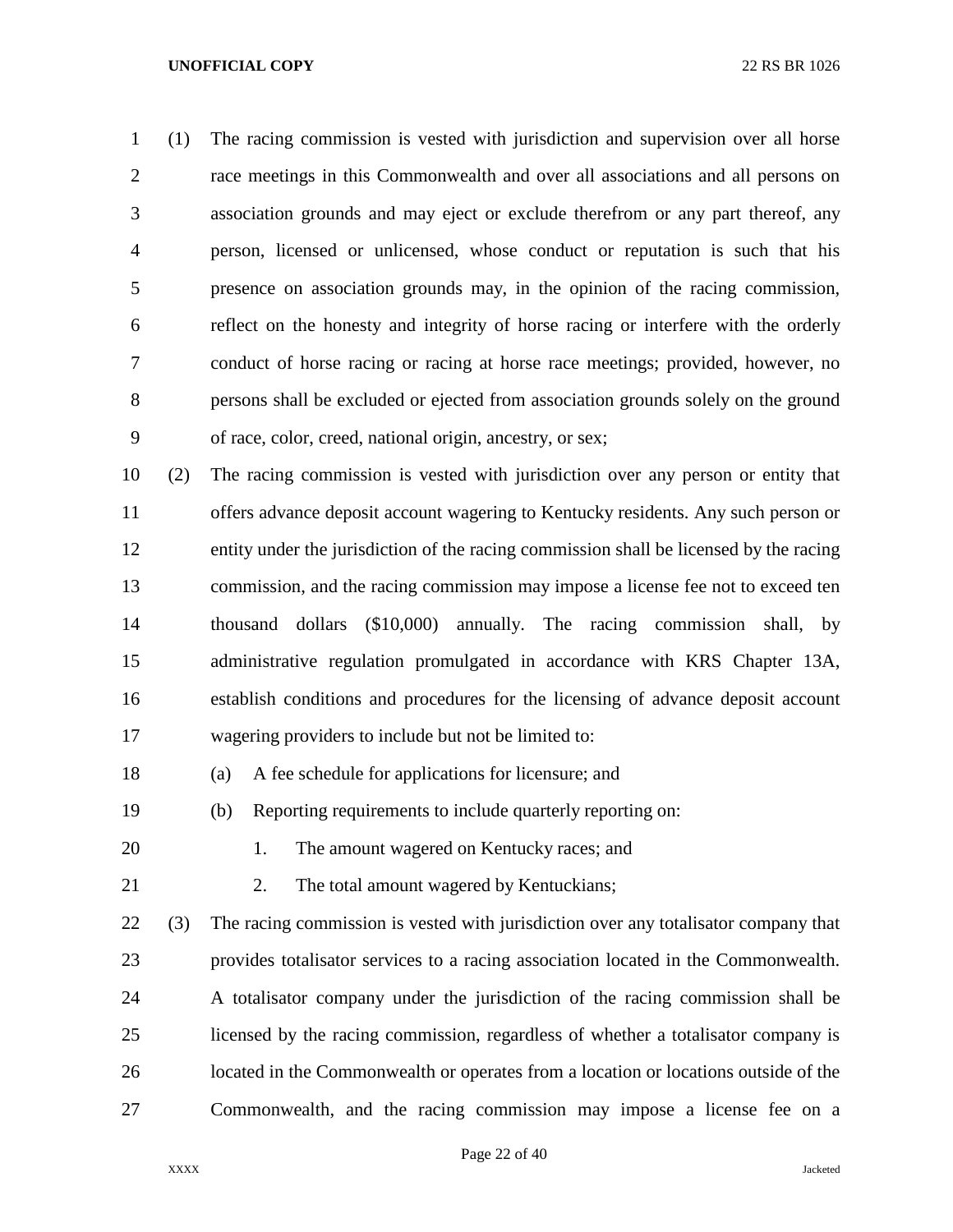totalisator company. The racing commission shall, by administrative regulation promulgated in accordance with KRS Chapter 13A, establish conditions and procedures for the licensing of totalisator companies, and a fee schedule for applications for licensure;

 (4) The racing commission is vested with jurisdiction over any manufacturer, wholesaler, distributor, or vendor of any equine drug, medication, therapeutic substance, or metabolic derivative which is purchased by or delivered to a licensee or other person participating in Kentucky horse racing by means of the Internet, mail delivery, in-person delivery, or other means;

 (5) The racing commission is vested with jurisdiction over any horse training center or facility in the Commonwealth that records official timed workouts for publication;

 (6) The racing commission may require an applicant for a license under subsections (2) and (3) of this section to submit to a background check of the applicant, or of any individual or organization associated with the applicant. An applicant shall be required to reimburse the racing commission for the cost of any background check conducted;

 (7) The racing commission, its representatives and employees, may visit, investigate and have free access to the office, track, facilities, or other places of business of any licensee, or any person owning a horse or performing services regulated by this chapter on a horse registered to participate in a breeders incentive fund under the 21 jurisdiction of the racing commission;

 (8) The racing commission shall have full authority to prescribe necessary and reasonable administrative regulations and conditions under which horse racing at a horse race meeting shall be conducted in this state and to fix and regulate the minimum amount of purses, stakes, or awards to be offered for the conduct of any horse race meeting;

(9) Applications for licenses shall be made in the form, in the manner, and contain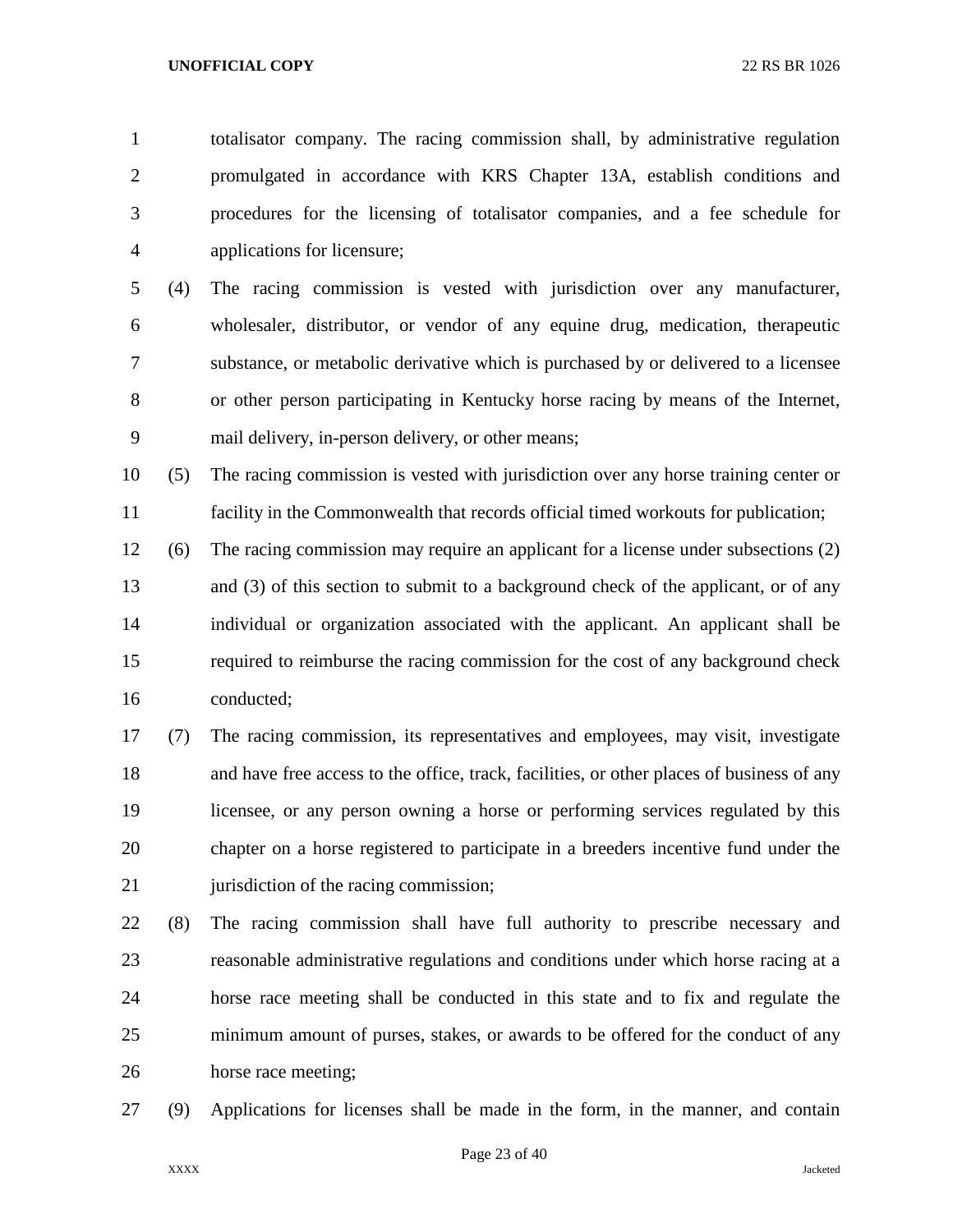information as the racing commission may, by administrative regulation, require. Fees for all licenses issued under KRS 230.310 shall be prescribed by and paid to the racing commission;

 (10) The racing commission shall establish by administrative regulation minimum fees for jockeys to be effective in the absence of a contract between an employing owner or trainer and a jockey. The minimum fees shall be no less than those of July 1, 1985;

 (11) The racing commission may refuse to issue or renew a license, revoke or suspend a license, impose probationary conditions on a license, issue a written reprimand or admonishment, impose fines or penalties, deny purse money, require the forfeiture of purse money, or any combination thereof with regard to a licensee or other person participating in Kentucky horse racing for violation of any federal or state statute, regulation, or steward's or racing commission's directive, ruling, or order to preserve the integrity of Kentucky horse racing or to protect the racing public. The racing commission shall, by administrative regulation, establish the criteria for taking the actions described in this subsection;

 (12) The racing commission may issue subpoenas for the attendance of witnesses before it and for the production of documents, records, papers, books, supplies, devices, equipment, and all other instrumentalities related to pari-mutuel horse racing within the Commonwealth. The racing commission may administer oaths to witnesses and require witnesses to testify under oath whenever, in the judgment of the racing commission, it is necessary to do so for the effectual discharge of its duties;

 (13) The racing commission shall have authority to compel any racing association licensed under this chapter to file with the racing commission at the end of its fiscal year, a balance sheet, showing assets and liabilities, and an earnings statement, together with a list of its stockholders or other persons holding a beneficial interest in the association; and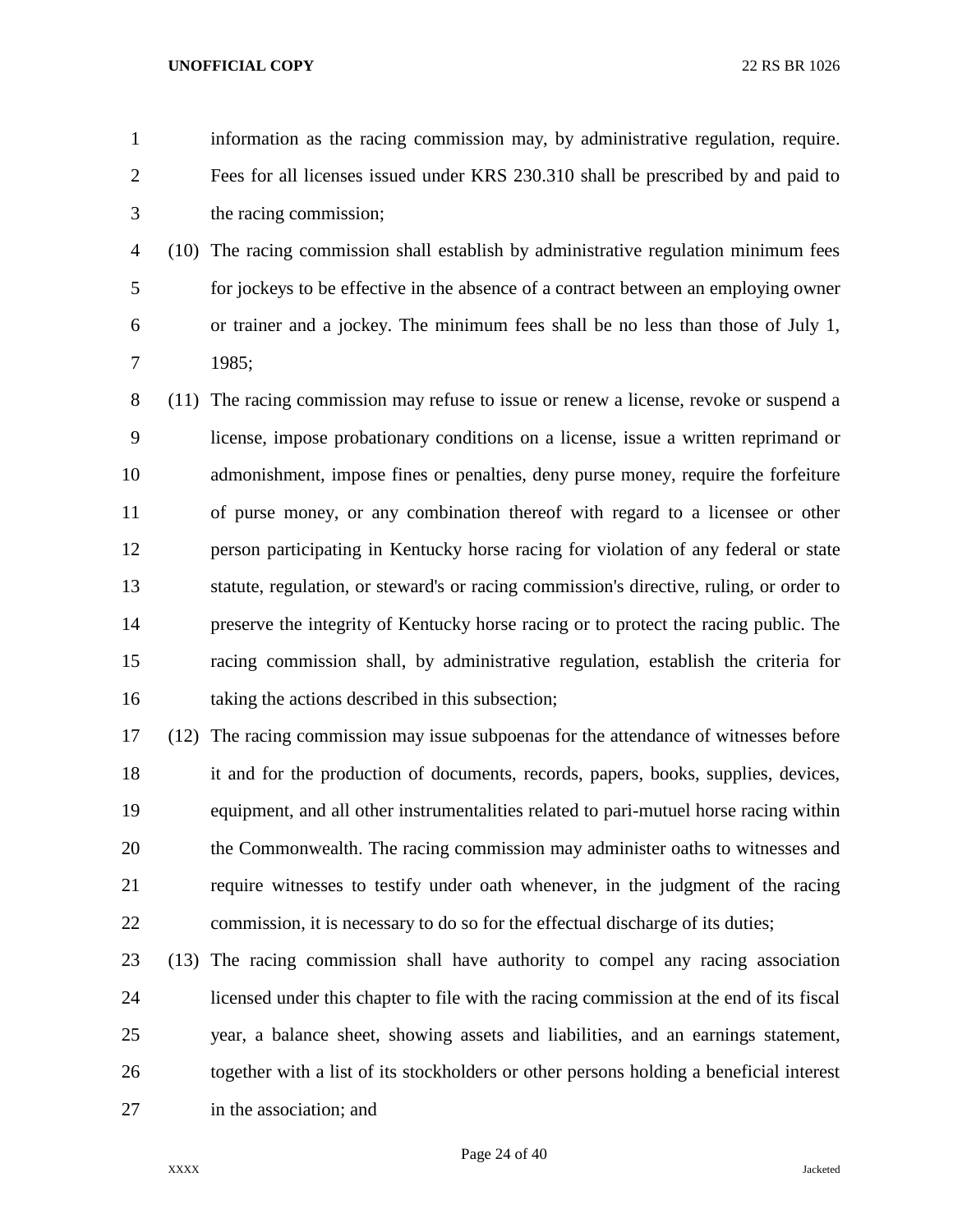- (14) The racing commission shall promulgate administrative regulations establishing safety standards for jockeys, which shall include the use of rib protection equipment. Rib protection equipment shall not be included in a jockey's weight.
- *(15) (a) The racing commission shall promulgate administrative regulations establishing a self-exclusion list for individuals who self-identify as being*
- *problem or compulsive gamblers. (b) Each racing association shall display a notice to the public of the self-exclusion list and the method or methods individuals may use to self-*
- *identify at the track, online, or by phone.*
- *(c) Self-exclusion information collected by each racing association shall be forwarded to the racing commission, and the information from the racing*
- *associations shall be compiled into a comprehensive list that shall be provided to all racing associations.*
- *(d) Pursuant to KRS 61.878(1)(a), information collected under this subsection shall be excluded from the application of KRS 61.870 to 61.884.*
- *(16) The racing commission shall promulgate administrative regulations requiring historical horse racing machines at licensed associations to clearly:*
- *(a) Display wagering information on all races being offered on the machine as long as the information does not allow easy identification of the place or*
- *date of the race, or the names of the horses or jockeys participating in the race; and*
- *(b) Designate the method by which a player may make a choice in his or her wager, rather than allowing the machine to choose for the player.*
- 24 Section 14. KRS 230.360 is amended to read as follows:

 The provisions of this chapter are intended to be statewide and exclusive in their effect and no city, county, or other political subdivision of state government shall have the power or authority to make or enforce any local laws, ordinances, or regulations on the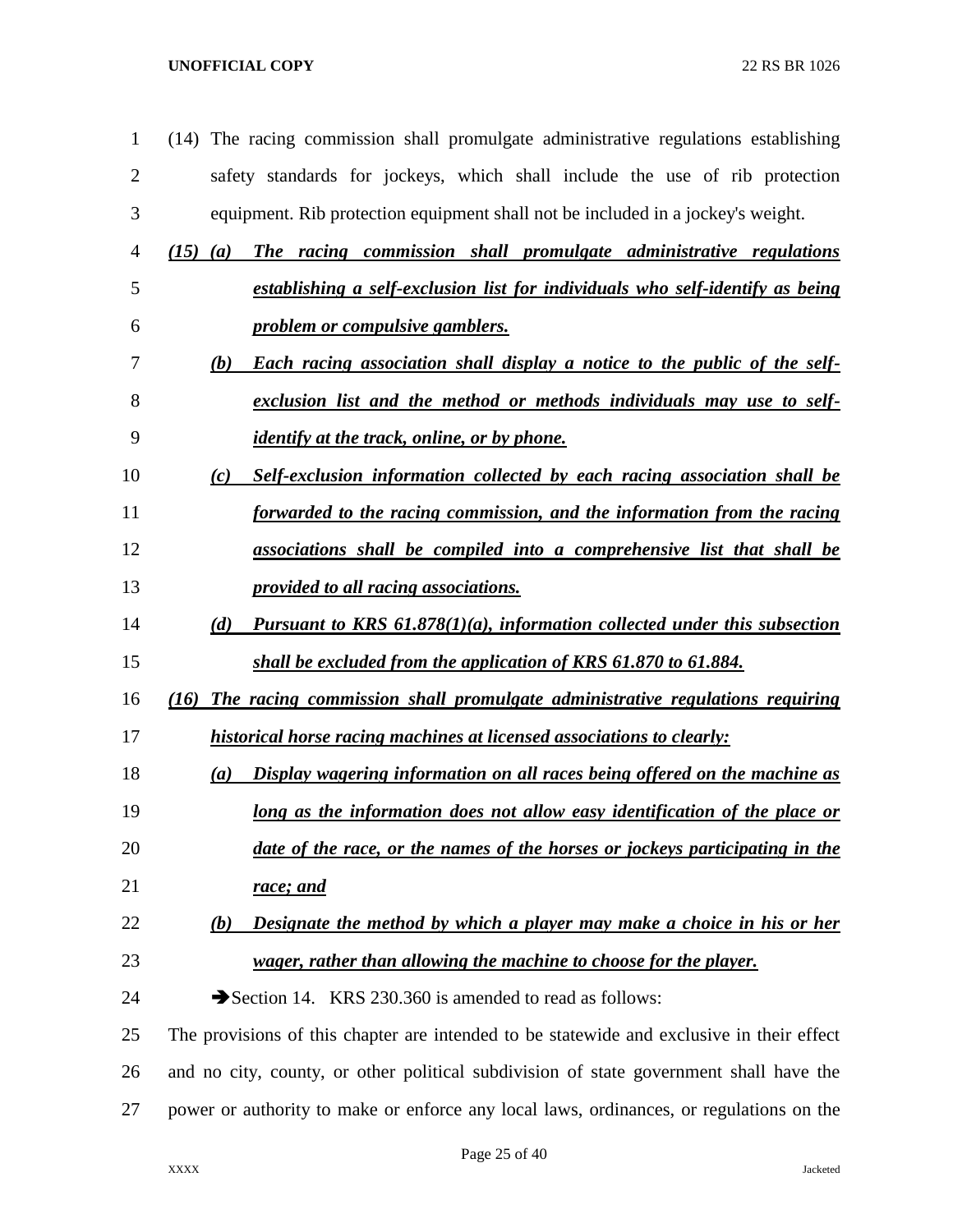subject of horse race meetings. Any person licensed under KRS 230.300 shall continue to pay, or be responsible for the payment of, all state taxes presently imposed by law, 3 including but without limitation, license taxes imposed under KRS 137.170 to 137.190. 4 and  $\{KRS\}$  137.990 together with admission taxes imposed by KRS 138.480, and the pari-mutuel taxes imposed by KRS 138.510 to 138.550, and all state, as well as local, ad valorem taxes; provided, however, no tax shall be imposed by the state or any subdivision thereof upon, or measured by, that portion of the excise tax imposed upon pari-mutuel betting at running and trotting horse race tracks which is collected and retained by the operators thereof under the provisions of KRS 138.510 to 138.550, both inclusive. 10 Section 15. KRS 230.3615 is amended to read as follows: (1) The commission, including the tax levied in KRS 138.510, deducted from the gross amount wagered by the association which operates a race track under the jurisdiction of the Kentucky Horse Racing Commission and conducts the Thoroughbred racing at which betting is conducted through a pari-mutuel or other similar system, in races where the patron is required to select one (1) horse, and the 16 breaks, which breaks shall be made and calculated to the *penny* [dime], [ shall not be 17 more than sixteen percent (16%) at the discretion of those tracks averaging over one million two hundred thousand dollars (\$1,200,000) in on-track pari-mutuel handle **per day of live racing conducted by the association. The commission at those tracks**  averaging one million two hundred thousand dollars (\$1,200,000) or less in on-track pari-mutuel handle per day of live racing conducted by the association, at the 22 discretion of such track, a shall not be more than seventeen and one-half percent 23 (17.5%)<del> Fin races where the patron is required to select one (1) horse, and the</del> breaks, which breaks shall be made and calculated to the dime].

 (2) The commission at those tracks averaging over one million two hundred thousand dollars (\$1,200,000) in on track pari-mutuel handle per day of live racing conducted 27 by the association, including the tax levied in KRS 138.510, deducted from the

Page 26 of 40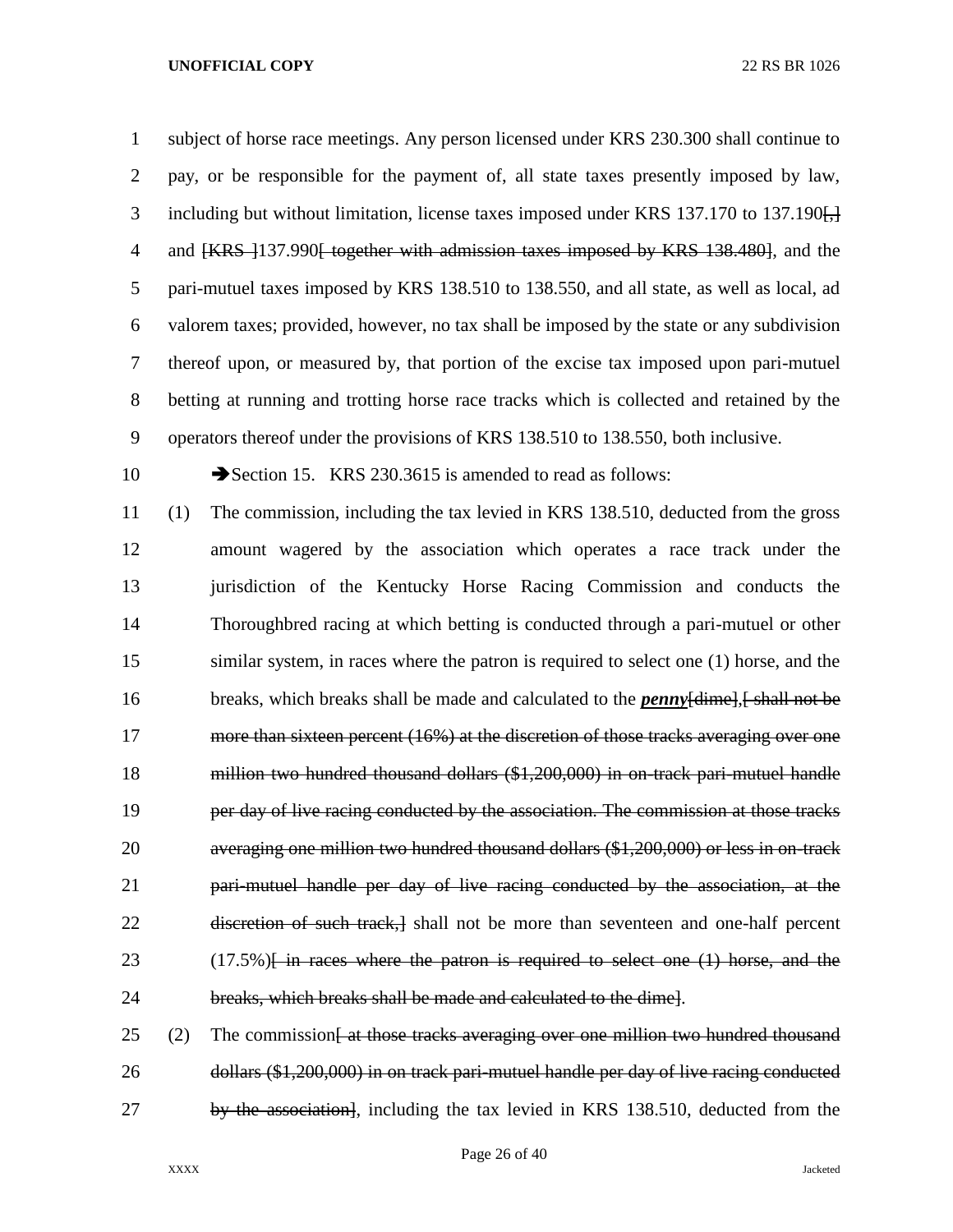gross amount wagered by the person, corporation, or association which operates a race track under the jurisdiction of the Kentucky Horse Racing Commission and conducts Thoroughbred racing at which betting is conducted through a pari-mutuel 4 or other similar system shall not exceed<del>[ nineteen percent (19%) of the gross handle</del> in races where the patron is required to select two (2) or more horses, and the breaks, which breaks shall be made and calculated to the dime. The commission, at those tracks averaging one million two hundred thousand dollars (\$1,200,000) or less in on track pari-mutuel handle per day of live racing conducted by the association, including the tax levied in KRS 138.510, deducted from the gross amount wagered by the association which operates a race track under the 11 jurisdiction of the Kentucky Horse Racing Commission and conducts Thoroughbred racing at which betting is conducted through a pari-mutuel or other similar system shall not exceed] twenty-two percent (22%) of the gross handle in races where the patron is required to select two (2) or more horses, and the breaks, which breaks shall be made and calculated to the *penny*[dime]. (3) The minimum wager to be accepted by any licensed association shall be ten cents (\$0.10). The minimum pay-off on a one dollar (\$1) wager shall be one dollar and 18 ten cents (\$1.10); but, in the event of a minus pool, the minimum pay-off for a one dollar (\$1) wager shall be one dollar and five cents (\$1.05). 20 (4) Each association conducting Thoroughbred racing  $\theta$  and averaging one million two hundred thousand dollars (\$1,200,000) or less in on-track pari-mutuel handle per 22 day of live racing conducted by the association  $\lambda$  shall pay to the racing commission all moneys allocated to the backside improvement fund in an amount equal to one-24 half of one percent (0.5%) of its on-track pari-mutuel wagers.

25 Section 16. KRS 230.378 is amended to read as follows:

 (1) A receiving track may accept wagers only at the track where it is licensed to conduct its race meeting or conduct intertrack wagering. A receiving track may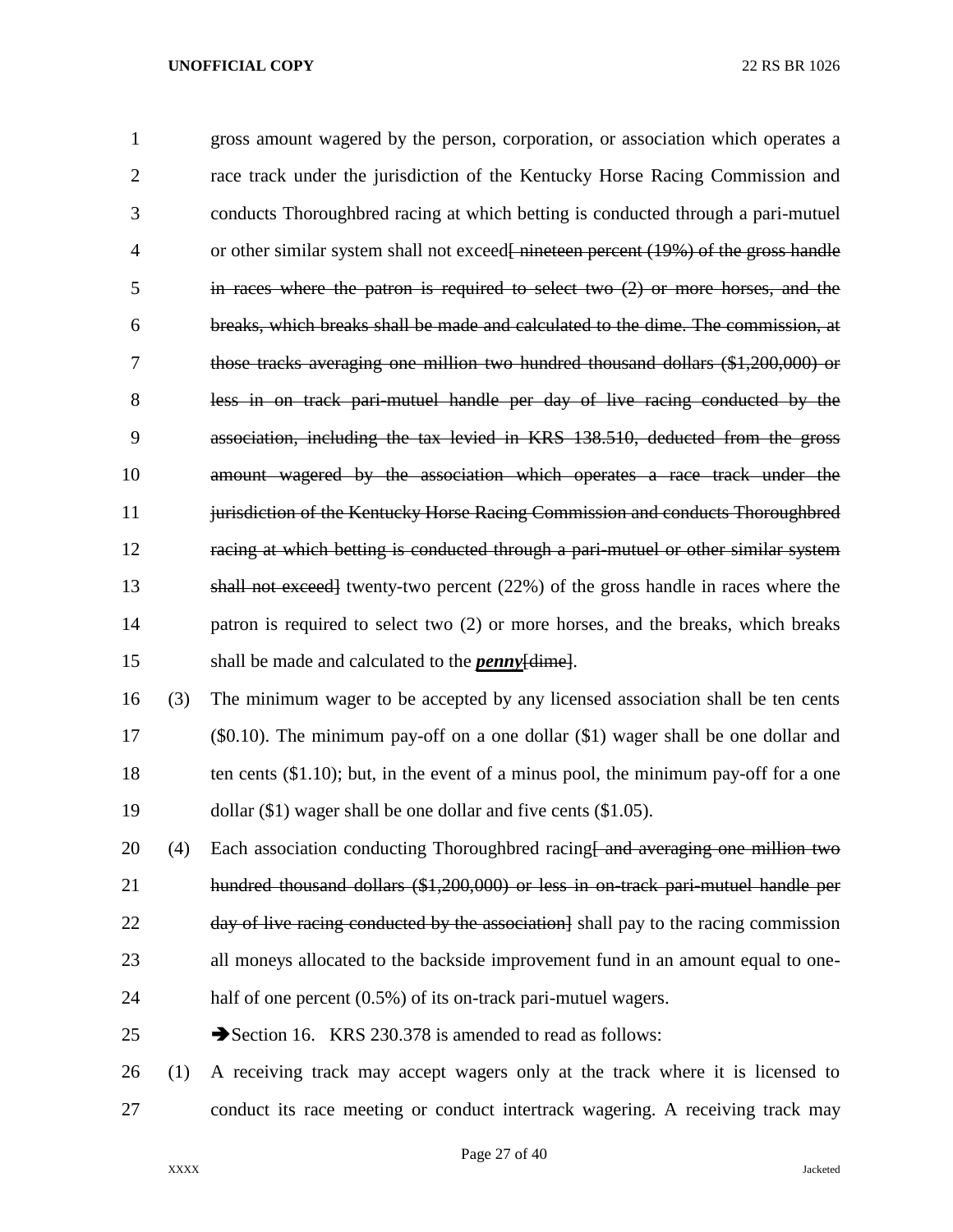accept wagers through a telephone account wagering system. Wagers at a receiving track, simulcast facility, or on telephone account wagering shall form a common pool with wagers at a host track. This common pool requirement shall not apply to wagers made in connection with interstate simulcasting pursuant to KRS 230.3771; however, common pools shall be encouraged.

- (2) Except as provided in KRS 230.3771(2), the commission of a receiving track, simulcast facility, or on telephone account wagering shall be the same as the commission of the host track as determined in KRS 230.3615 or 230.750.
- (3) In the absence of a valid contract with a horsemen's organization, the commission of a receiving track, after deduction of applicable taxes and other applicable deductions, shall be split as follows: twenty-two percent (22%) to the host track, twenty-two percent (22%) to the purse program at the host track, twenty-two percent (22%) to the receiving track and twenty-two percent (22%) to the purse program at the receiving track. Twelve percent (12%) of the commission shall be allocated evenly between the host track and the receiving track to cover the cost of simulcasting, unless otherwise agreed to by contract.
- (4) The deduction for the backside improvement fund, as provided for in KRS 230.3615(4) shall not apply to the commission or pari-mutuel tax of a receiving track or telephone account wagering.
- 20 (5) A receiving track shall be exempt from<del>- the admissions tax levied in KRS 138.480</del> 21 and from any license fee imposed by statute or regulation by the racing commission.
- 23 Section 17. KRS 230.380 is amended to read as follows:
- (1) Any track licensed by the racing commission to conduct horse racing and desiring to establish a simulcast facility shall apply for and may receive approval from the racing commission for each simulcast facility. Prior to considering an application for approval of a simulcast facility, the racing commission shall notify by regular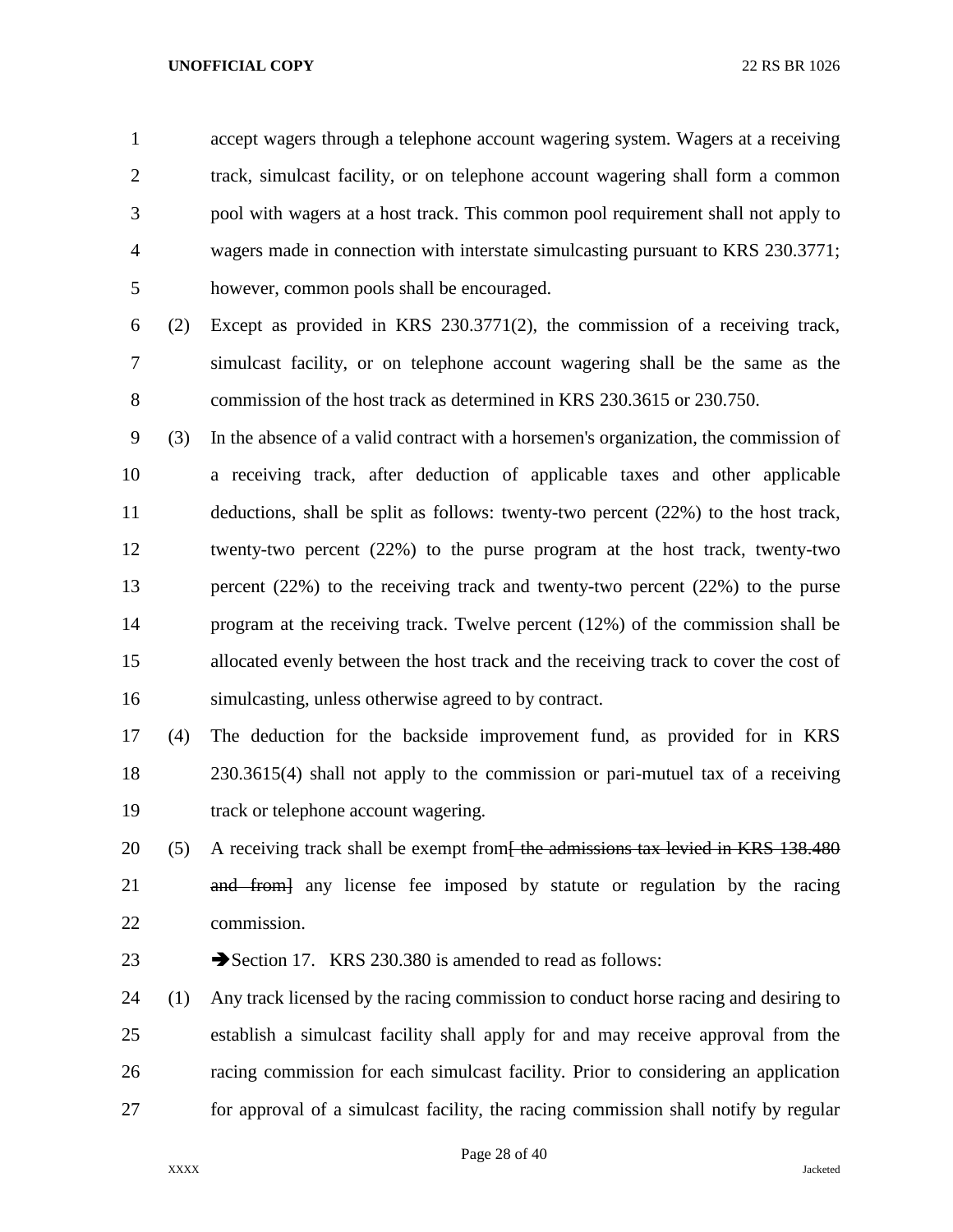mail, each state senator, state representative, county judge/executive, and mayor in 2 the jurisdiction in which the proposed simulcast facility is located, at least ten (10) days in advance of the racing commission meeting at which the application is to be considered or voted upon. Consideration of an application shall be based on criteria contained in administrative regulations promulgated under KRS 230.300. Approval, if granted, shall be granted for a term of one (1) calendar year.

 (2) A track or tracks may proceed with the establishment of a simulcast facility unless, within sixty (60) days of the date on which the racing commission approved the facility, the governing body of the local government jurisdiction in which the facility is to be located votes, by simple majority of those voting, to disapprove the establishment of the simulcast facility. For the purposes of this section, "governing body" means, in an incorporated area, the board of aldermen, city council or board of commissioners; in a county, the fiscal court; in an urban-county government, the urban-county council, or in a charter county, the legislative body created in accordance with KRS 67.825 to 67.875.

 (3) The racing commission shall not approve the establishment of any simulcast facility within a radius of fifty (50) miles of a licensed track. The racing commission may approve the establishment of one (1) simulcast facility within a radius of greater than fifty (50) miles but less than seventy-five (75) miles of a licensed track, but the facility shall not be approved to operate without the prior written consent of the licensed track within whose seventy-five (75) mile radius the facility is located.

 (4) The racing commission may promulgate administrative regulations as it deems appropriate to protect the integrity of pari-mutuel wagering at any simulcast facility.

 (5) Licensed tracks conducting horse racing may enter into joint agreements to establish or operate one (1) or more simulcast facilities, on terms and conditions as the participating tracks may determine. Any agreements respecting these arrangements shall be filed with the racing commission, and applications for simulcast facilities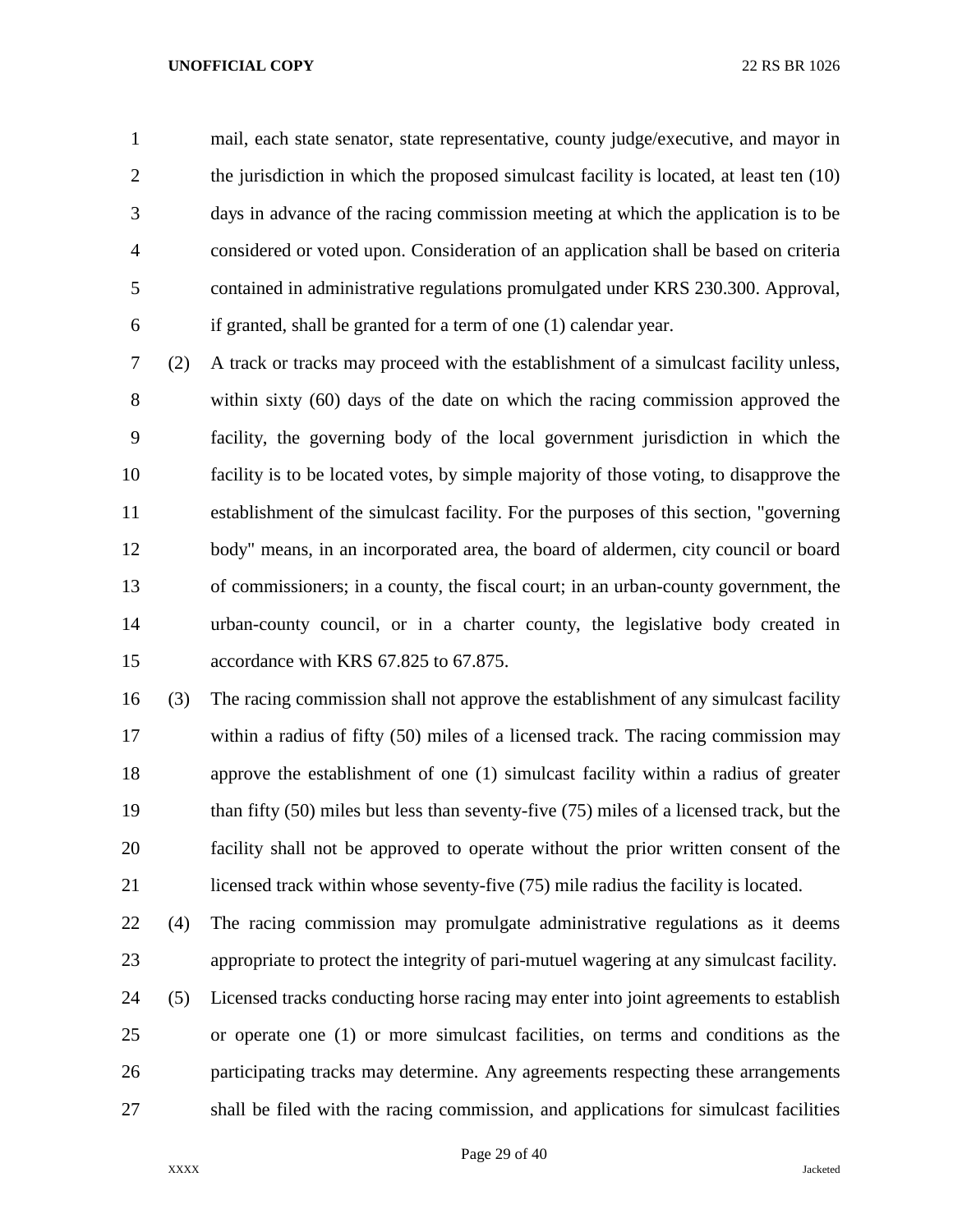| $\mathbf{1}$   |     |     | shall be filed by and licenses may be issued to, these licensed tracks by the racing  |
|----------------|-----|-----|---------------------------------------------------------------------------------------|
| $\overline{2}$ |     |     | commission.                                                                           |
| 3              | (6) |     | A simulcast facility may be established and operated on property that is owned or     |
| $\overline{4}$ |     |     | leased and which is not used solely for the operation of a simulcast facility;        |
| 5              |     |     | provided however, that a simulcast facility may not be established on the premises    |
| 6              |     |     | of a lottery vendor.                                                                  |
| 7              | (7) |     | A simulcast facility shall not be subject to and shall not pay any excise tax imposed |
| 8              |     |     | pursuant to KRS 138.510, or any license tax imposed under KRS 137.170. or any         |
| 9              |     |     | admission tax imposed under KRS 138.480].                                             |
| 10             | (8) |     | One percent (1%) of all moneys wagered at a simulcast facility shall be dedicated     |
| 11             |     |     | for local economic development and shall be allocated as follows:                     |
| 12             |     | (a) | If a simulcast facility is located in an incorporated area, seventy-five percent      |
| 13             |     |     | (75%) shall be allocated to the governing body of the city in which the facility      |
| 14             |     |     | is located, and twenty-five percent $(25%)$ to the governing body of the county       |
| 15             |     |     | in which the facility is located.                                                     |
| 16             |     | (b) | If a simulcast facility is located in an unincorporated area, all moneys shall be     |
| 17             |     |     | allocated to the governing body of the county or charter county in which the          |
| 18             |     |     | facility is located.                                                                  |
| 19             | (9) | (a) | After the deduction of moneys under subsection (8), simulcast facility shall          |
| 20             |     |     | deduct a commission allowed under KRS 230.3615 with respect to all wagers             |
| 21             |     |     | made at the simulcast facility. The commission, less moneys allocated in              |
| 22             |     |     | subsection (8) of this section, shall be split as follows:                            |
| 23             |     |     | Thirty percent (30%) shall be allocated to the host track;<br>1.                      |
| 24             |     |     | 2.<br>Forty-six and one-half percent (46.5%) to the purse program at the host         |
| 25             |     |     | track;                                                                                |
| 26             |     |     | Thirteen and one-half percent $(13.5%)$ to be retained by the track or<br>3.          |
| 27             |     |     | tracks owning the simulcast facility for the purpose of application to                |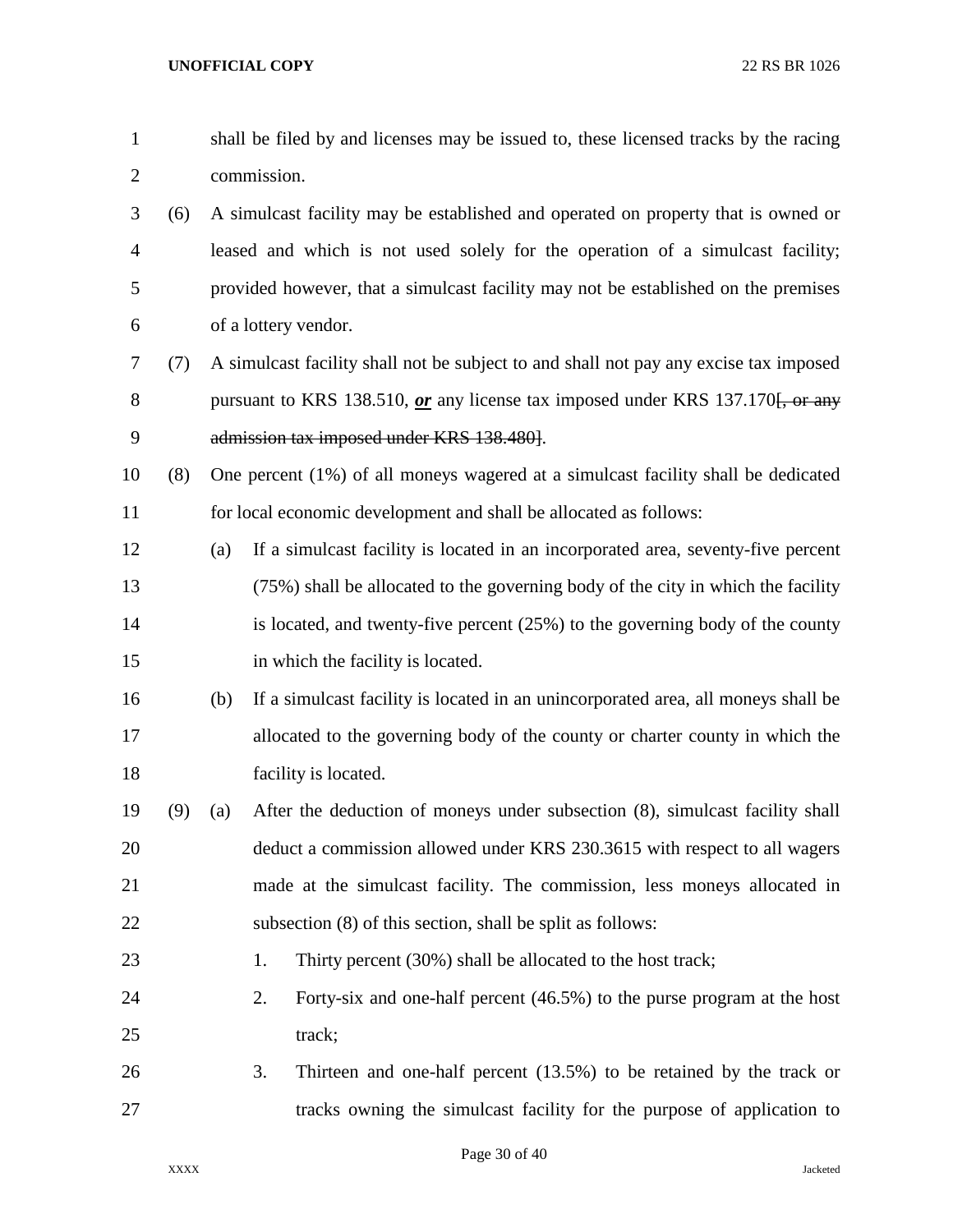| $\mathbf{1}$   | expenses incurred in connection therewith;                                              |
|----------------|-----------------------------------------------------------------------------------------|
| $\overline{2}$ | Six percent (6%) to be allocated to the Kentucky Thoroughbred Owners<br>4.              |
| 3              | and Breeders, Inc., to be expended as follows:                                          |
| 4              | Up to three percent $(3%)$ for capital improvements and promotion<br>a.                 |
| 5              | of off-track betting; and                                                               |
| 6              | The remainder for marketing and promoting the Kentucky<br>b.                            |
| 7              | Thoroughbred industry; and                                                              |
| 8              | 5.<br>Four percent $(4%)$ to be allocated to the racing commission to be used           |
| 9              | for purses at county fairs in Kentucky licensed and approved by the                     |
| 10             | racing commission, and for the standardbred sires stakes program                        |
| 11             | established under KRS 230.770.                                                          |
| 12             | (b)<br>The commission of a simulcast facility derived from interstate wagering shall    |
| 13             | be reduced by any amounts required to be paid by contract to the host track or          |
| 14             | track conducting the live race before it is divided as set forth in this section.       |
| 15             | No simulcast facility may receive any interstate simulcast except with the              |
| 16             | approval of the live Kentucky host track.                                               |
| 17             | (c)<br>The Kentucky Thoroughbred Owners and Breeders, Inc., shall annually report       |
| 18             | to the racing commission on all money expended in accordance with                       |
| 19             | subsection $(9)(a)4$ . of this section. The report shall be in the form required,       |
| 20             | and provide all information required by the racing commission.                          |
| 21             | (10) Subsections (1) and (2) of this section shall also apply to the establishment by a |
| 22             | track of a noncontiguous facility in a county in which pari-mutuel racing and           |
| 23             | wagering is not being conducted. Subsection (8) of this section shall also apply to a   |
| 24             | noncontiguous race track facility referenced in this subsection, unless there is a      |
| 25             | written agreement to the contrary between the track establishing the facility and the   |
| 26             | governing body of the local government jurisdiction in which the facility is to be      |
| 27             | established.                                                                            |

Page 31 of 40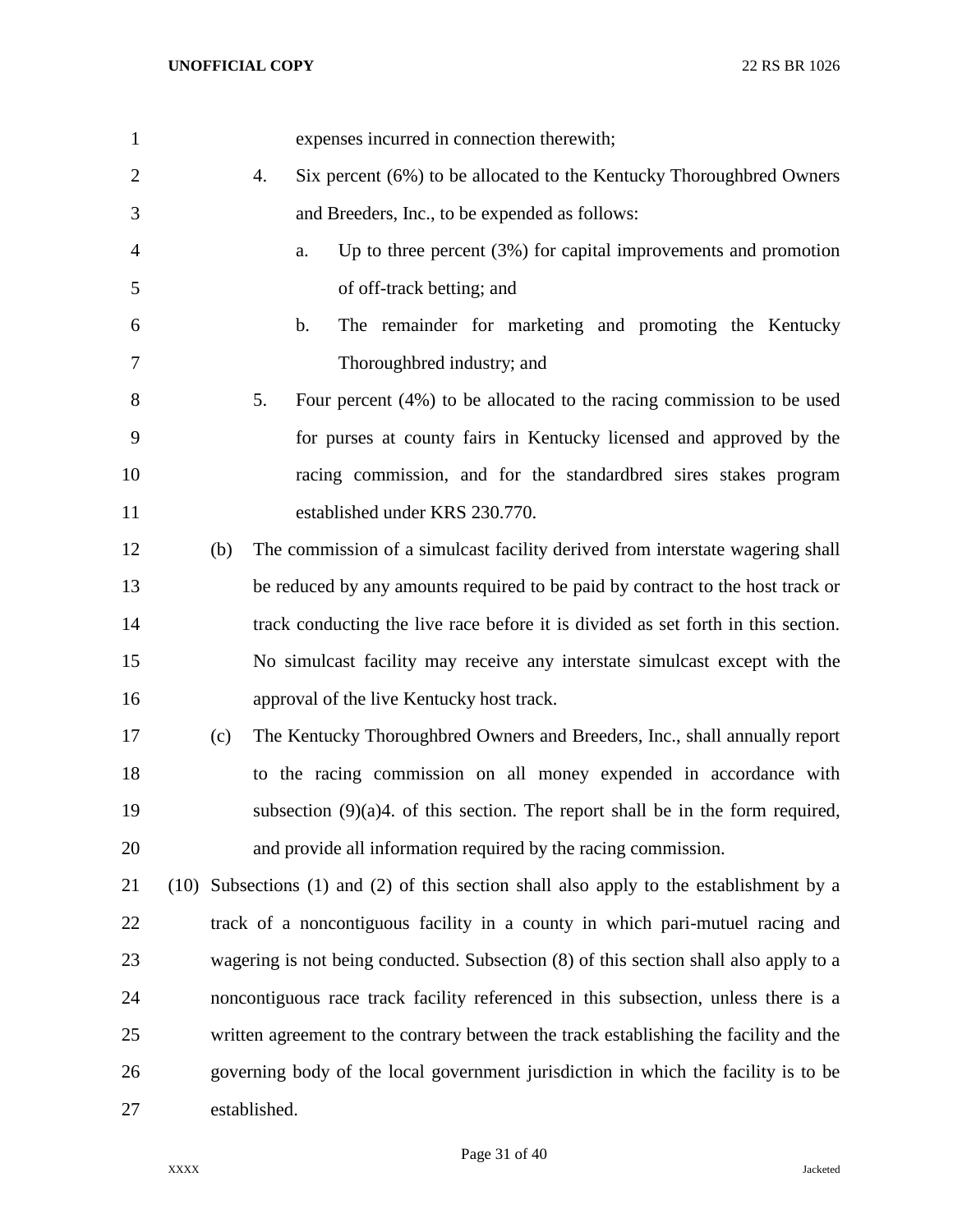1 Section 18. KRS 230.400 is amended to read as follows:

 (1) There is hereby created a trust and revolving fund for the Kentucky Horse Racing Commission, designated as the Kentucky Thoroughbred development fund, consisting of money allocated to the fund under the provisions of KRS 138.510, together with other money contributed to or allocated to the fund from all other sources. Money to the credit of the Kentucky Thoroughbred development fund shall be distributed by the Treasurer for the purposes of this section upon authorization of the Kentucky Horse Racing Commission and upon approval of the secretary of the Finance and Administration Cabinet. Money from the Kentucky Thoroughbred development fund shall be allocated to each licensed association in an amount equal to the amount the association contributed to the fund. Money to the credit of the Kentucky Thoroughbred development fund at the end of each fiscal year shall not lapse, but shall be carried forward in such fund to the succeeding fiscal year.

 (2) There is hereby established, under the general jurisdiction of the Kentucky Horse Racing Commission, a Kentucky Thoroughbred Development Fund Advisory Committee. The advisory committee shall consist of five (5) members, all of whom shall be residents of Kentucky, to be appointed by the chairman of the Kentucky Horse Racing Commission by July 1 of each year. The committee shall consist of two (2) Thoroughbred breeders recommended by the Kentucky Thoroughbred Owners and Breeders, Inc.; one (1) Thoroughbred owner recommended by the Kentucky division of the Horsemen's Benevolent and Protective Association; one (1) officer or director of a licensed association conducting Thoroughbred racing in Kentucky, recommended by action of all of the licensed associations conducting Thoroughbred racing in Kentucky; and one (1) member of the Kentucky Horse Racing Commission. If any member other than the racing commission member has not been recommended for appointment by July 1 of each year, the chairman of the Kentucky Horse Racing Commission shall make an appointment for the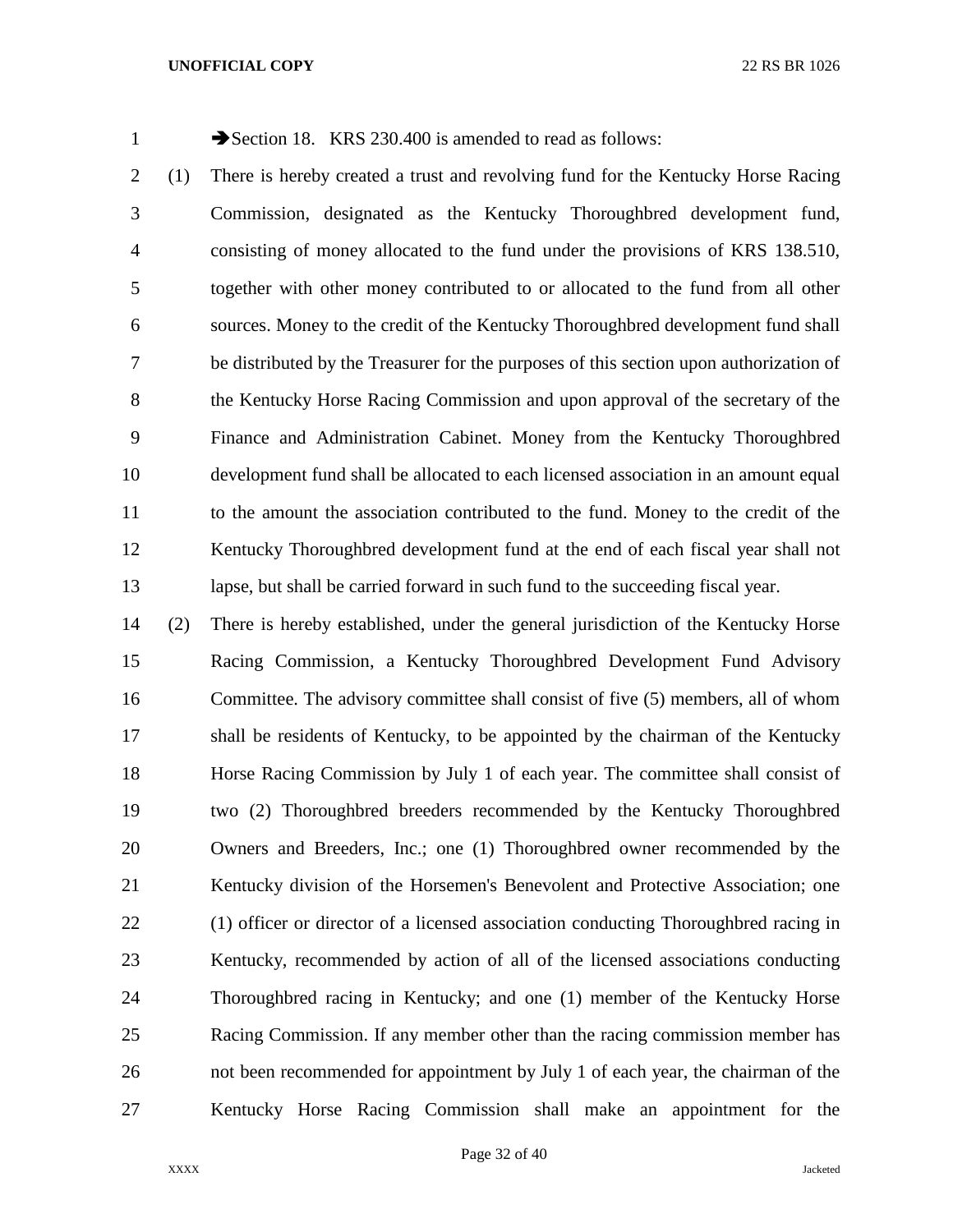organization or organizations failing to recommend a member of the committee. The members of the advisory committee shall serve without compensation, but shall be entitled to reimbursement for all expenses incurred in the discharge of official business. The advisory committee shall select from its membership annually a chairman and a vice chairman.

- (3) (a) The Kentucky Thoroughbred Development Fund Committee shall advise and assist the Kentucky Horse Racing Commission in the development of the supplemental purse program provided herein for Kentucky-bred Thoroughbreds, shall make recommendations to the racing commission from 10 time to time with respect to the establishment of guidelines, administrative regulations for the provision of supplemental purses, the amount thereof, the races for which the purses are to be provided and the conditions thereof, manner and method of payment of supplemental purses, registry of Thoroughbred stallions standing within the Commonwealth of Kentucky, registry of Kentucky-bred Thoroughbreds for purposes of this section, nature and type of forms and reports to be employed and required in connection with the establishment, provision for, award and payment of supplemental purses, and with respect to all other matters necessary in connection with the carrying out of the intent and purposes of this section.
- (b) The Kentucky Horse Racing Commission shall employ qualified personnel as may be required to assist the racing commission and the advisory committee in carrying out the provisions of this section. These persons shall serve at the pleasure of the racing commission and compensation for these personnel shall be fixed by the racing commission. The compensation of these personnel and the necessary expenses incurred by the racing commission or by the committee in carrying out the provisions of this section shall be paid out of the Kentucky Thoroughbred development fund.

Page 33 of 40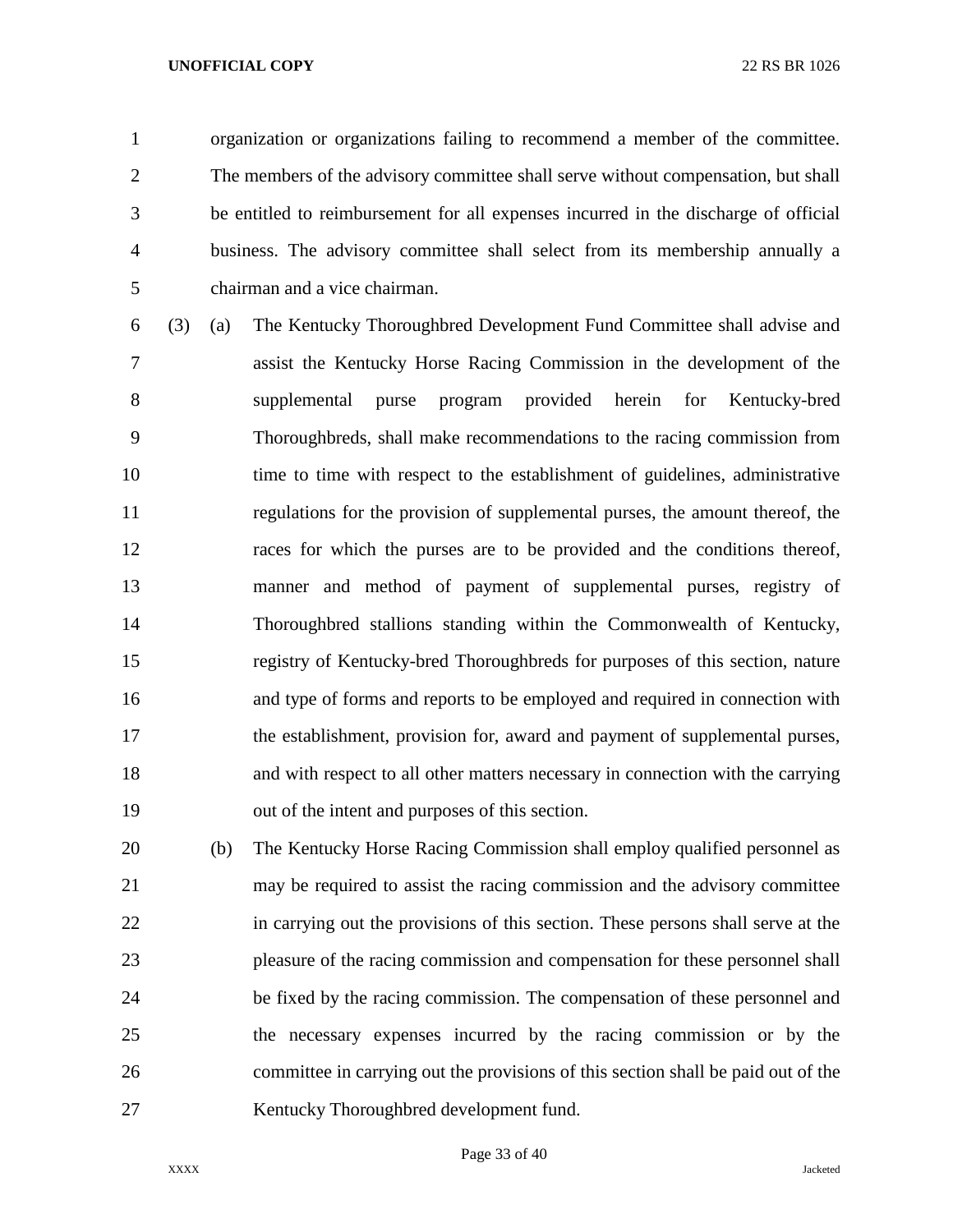(4) The Kentucky Horse Racing Commission, with the advice and assistance of the Kentucky Thoroughbred Development Fund Advisory Committee, shall use the Kentucky Thoroughbred development fund to promote, enhance, improve, and encourage the further and continued development of the Thoroughbred breeding industry in Kentucky by providing, out of the Kentucky Thoroughbred development 6 fund, supplemental purses for designated stakes, handicap, allowance, 7 nonclaiming maiden races, and allowance optional claiming races for a claiming *races*[price of not less than twenty-five thousand dollars (\$25,000)] contested at licensed Thoroughbred race meetings in Kentucky. The Kentucky Horse Racing Commission shall, by administrative regulation promulgated in accordance with KRS Chapter 13A, establish the requirements, conditions, and procedures for 12 awarding and payment of supplemental purses in<del>[ designated]</del> races by Kentucky- bred Thoroughbred horses. That portion of the supplemental purse provided for 14 any [designated] race shall be awarded and paid to the owner of the horse only if the horse is a Kentucky-bred Thoroughbred duly registered with the official registrar. Any portion of the supplemental purse which is not awarded and paid over shall be returned to the Kentucky Thoroughbred development fund.

 (5) (a) For purposes of this section, the term "Kentucky Thoroughbred stallion" shall mean and include only a Thoroughbred stallion standing the entire breeding season in Kentucky and registered as a Kentucky Thoroughbred stallion with the official registrar of the Kentucky Thoroughbred development fund.

- (b) Except for Thoroughbred horses foaled prior to January 1, 1980, the term "Kentucky-bred Thoroughbreds," for purposes of this section, shall mean and include only Thoroughbred horses sired by Kentucky Thoroughbred stallions foaled in Kentucky and registered as a Kentucky-bred Thoroughbred with the official registrar of the Kentucky Thoroughbred development fund.
- (c) Any Thoroughbred horse foaled prior to January 1, 1980, may qualify as a

Page 34 of 40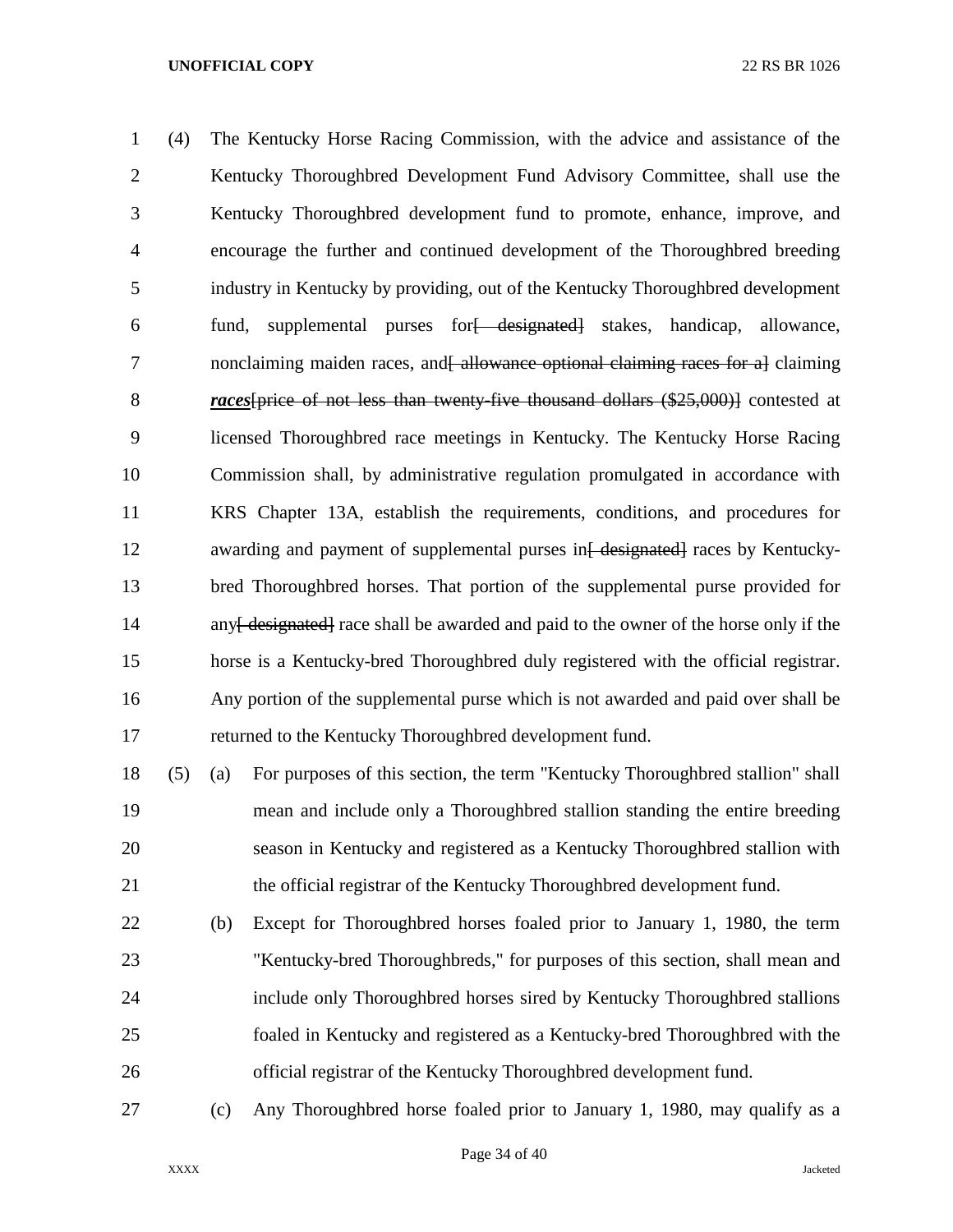Kentucky-bred Thoroughbred for purposes of this section if the horse was foaled in Kentucky and if the sire of the Thoroughbred was standing at stud within Kentucky at the time of conception of such Thoroughbred, provided the Thoroughbred is duly registered as a Kentucky-bred Thoroughbred with the official registrar of the Kentucky Thoroughbred development fund.

 (d) In order for an owner of a Kentucky-sired Thoroughbred to be eligible to demand, claim, and receive a portion of a supplemental purse provided by the 8 Kentucky Thoroughbred development fund, the Thoroughbred horse in a designated] race for which a supplemental purse has been provided by the Kentucky Thoroughbred development fund must have been duly registered as a Kentucky-bred Thoroughbred with the official registrar of the Kentucky Thoroughbred development fund prior to entry in the race.

 (6) (a) Kentucky Thoroughbred Owners and Breeders, Inc., is hereby recognized and designated as the sole official registrar of the Kentucky Thoroughbred development fund for the purposes of registering Kentucky Thoroughbred stallions and Kentucky-bred Thoroughbreds in accordance with the terms of this section and any administrative regulations promulgated by the Kentucky Horse Racing Commission. When a Kentucky-bred Thoroughbred is registered with the official registrar, the registrar shall be authorized to stamp the Jockey Club certificate issued for the Thoroughbred with the seal of the registrar, certifying that the Thoroughbred is a duly qualified and registered Kentucky-bred Thoroughbred for purposes of this section. The registrar may establish and charge, with the approval of the racing commission, reasonable registration fees for its services in the registration of Kentucky Thoroughbred stallions and in the registration of Kentucky-bred Thoroughbreds. Registration records of the registrar shall be public records and open to public inspection at all normal business hours and times.

Page 35 of 40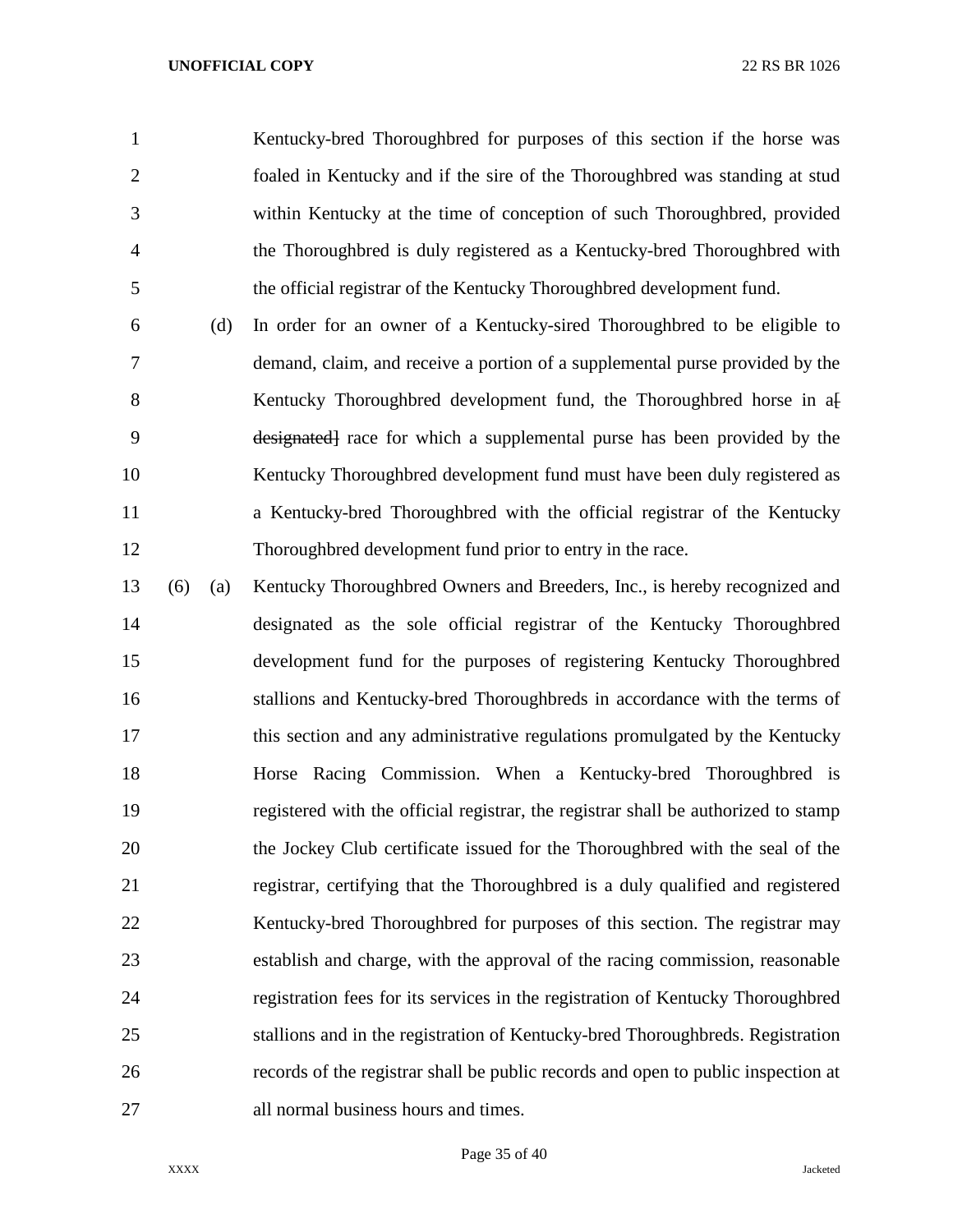(b) Any interested party aggrieved by the failure or refusal of the official registrar to register a stallion or Thoroughbred as a Kentucky stallion or as a Kentucky- bred Thoroughbred shall have the right to file with the racing commission, within thirty (30) days of such failure or refusal of the registrar, a petition seeking registration of the Thoroughbred. The racing commission shall promptly hear the matter de novo and issue its order directing the official registrar to register or not to register as it may be determined by the racing commission.

 (7) The Kentucky Horse Racing Commission shall promulgate administrative regulations as may be necessary to carry out the provisions and purposes of this section, including the promulgation of administrative regulations and forms as may be appropriate for the proper registration of Kentucky stallions and Kentucky-bred Thoroughbreds with the official registrar, and shall administer the Kentucky-bred Thoroughbred program created hereby in a manner best designed to promote and aid in the further development of the Thoroughbred breeding industry in Kentucky, to upgrade the quality of Thoroughbred racing in Kentucky, and to improve the quality of Thoroughbred horses bred in Kentucky.

18 Section 19. KRS 230.550 is amended to read as follows:

 (1) There is hereby established an Equine Industry Program at the University of Louisville, under the general control and direction of the university. The purpose of the Equine Industry Program is to provide training and educational opportunities in the horse racing industry relating to, but not limited to, finance, management, marketing, regulation and administration aspects of the horse racing industry, in accordance with the industry needs as determined by the university.

25 (2) There is hereby created a trust and revolving fund for  $\frac{1}{2}$  the equine industry *programs*[Program] *at the University of Louisville, the University of Kentucky, and the Bluegrass Community and Technical College*, consisting of money

Page 36 of 40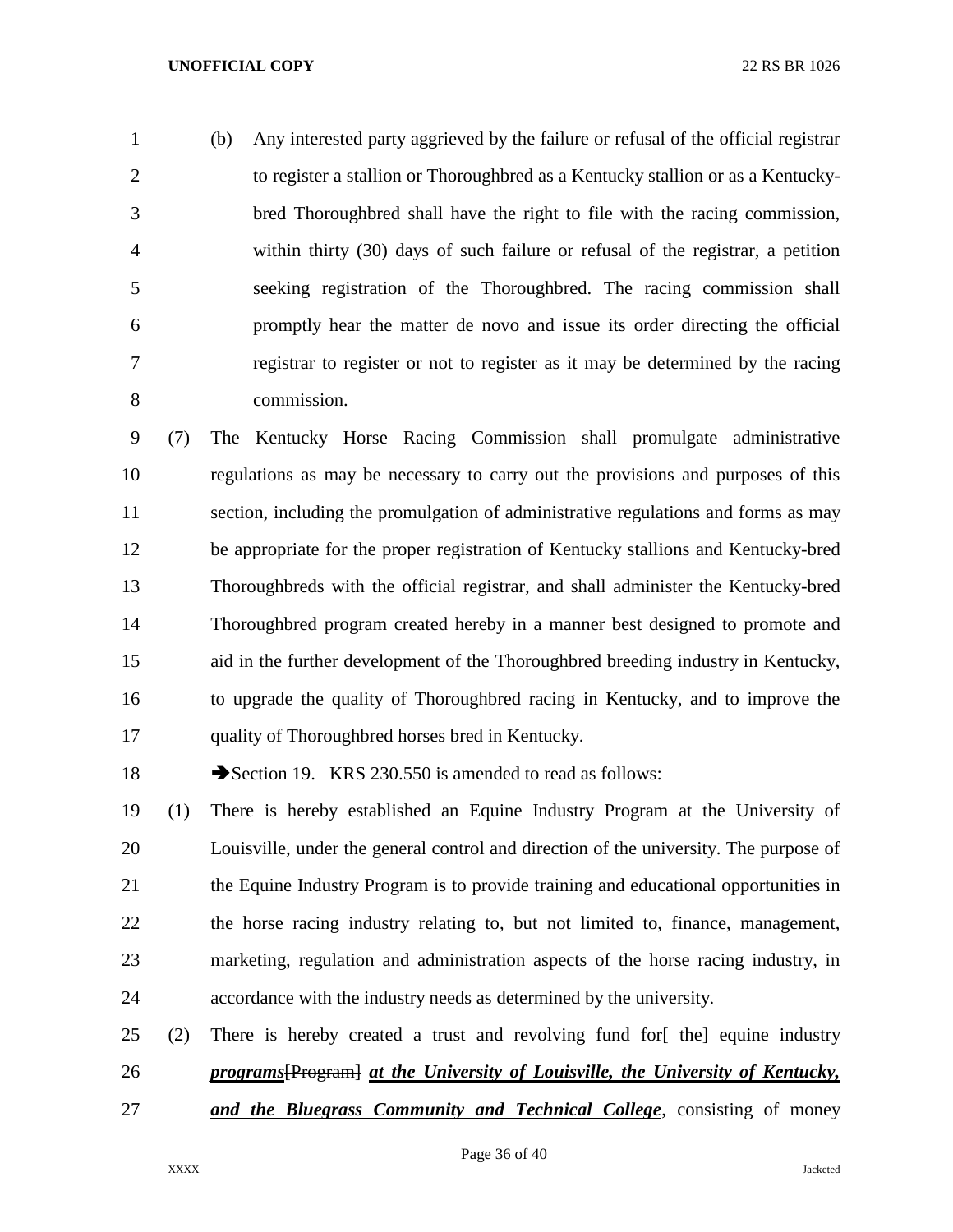allocated to the fund together with money as may be contributed to the fund from all 2 other sources. Money to the credit of the Equine Industry Program fund at the end of each fiscal year shall not lapse but shall be carried forward to the succeeding fiscal year.[ Money from the Equine Industry Program fund shall be administered by the University of Louisville and shall be allocated for the funding of the Equine Industry Program.]

 (3) The University of Louisville shall utilize personnel and facilities of the University of Kentucky *and the Bluegrass Community and Technical College* when appropriate for assistance in any cooperative undertakings the University of Louisville may wish to enter into with the University of Kentucky *or the Bluegrass* 

*Community and Technical College* relating to the Equine Industry Program.

12 Section 20. KRS 230.750 is amended to read as follows:

 The commission, including the tax levied in KRS 138.510, deducted from the gross amount wagered by the person, corporation, or association which operates a harness horse track under the jurisdiction of the racing commission at which betting is conducted through a pari-mutuel or other similar system shall not exceed eighteen percent (18%) of the gross amount handled on straight wagering pools and twenty-five percent (25%) of the gross amount handled on multiple wagering pools, plus the breaks, which shall be made and calculated to the *penny*[dime]. Multiple wagering pools shall include daily double, perfecta, double perfecta, quinella, double quinella, trifecta, and other types of exotic betting. An amount equal to three percent (3%) of the total amount wagered and included in the commission of a harness host track shall be allocated by the harness host track in the following manner. Two percent (2%) shall be allocated to the host for capital improvements, promotions, including advertising, or purses, as the host track shall elect. Three-quarters of one percent (3/4 of 1%) shall be allocated to overnight purses. One- quarter of one percent (1/4 of 1%) shall be allocated to the Kentucky standardbred development fund. This allocation shall be made after deduction from the commission of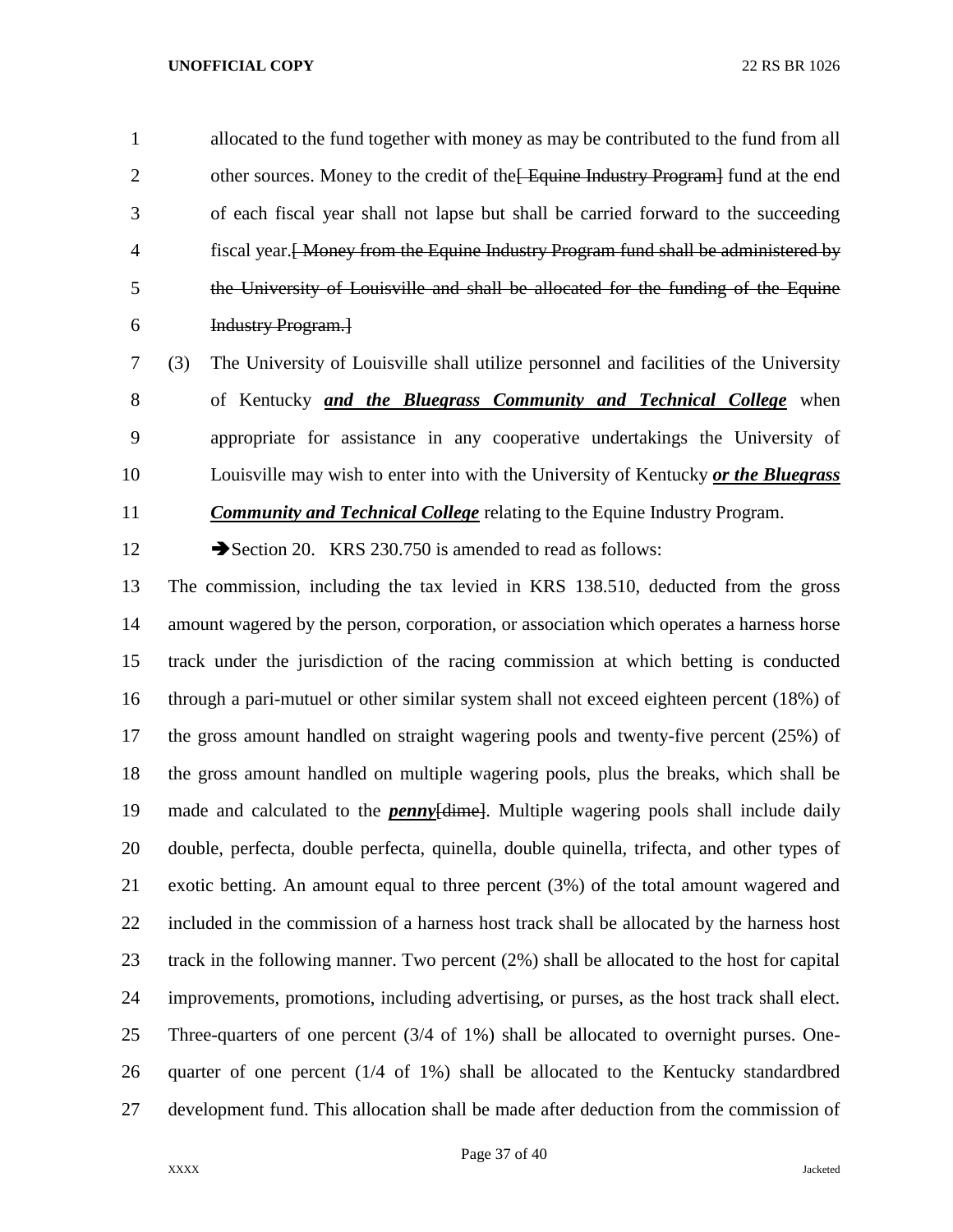- the pari-mutuel tax but prior to any other deduction, allocation or division of the commission.
- 

Section 21. KRS 230.770 is amended to read as follows:

 (1) There is hereby created a trust and revolving fund for the Kentucky Horse Racing Commission, designated as the Kentucky standardbred development fund, consisting of money allocated to the fund under the provisions of KRS 138.510, together with any other money contributed to or allocated to the fund from all other sources. For the purposes of this section, "development fund" or "fund" means the Kentucky standardbred development fund. Money to the credit of the development fund shall be distributed by the Treasurer for the purposes provided in this section, upon authorization of the Kentucky Horse Racing Commission and upon approval of the secretary of the Finance and Administration Cabinet. Money to the credit of the fund at the end of each fiscal year shall not lapse but shall be carried forward in 14 the fund to the succeeding fiscal year.

# (2) The Kentucky Horse Racing Commission shall use the development fund to promote races, and to provide purses for races, for Kentucky-bred standardbred horses.

 (3) The racing commission shall provide for distribution of money to the credit of the development fund to persons, corporations, or associations operating licensed standardbred race tracks within Kentucky on an equitable basis, for the purpose of conducting separate races for Kentucky-bred standardbred horses, both trotting and pacing.

- (4) Money distributed from the development fund to licensed standardbred race tracks within the Commonwealth shall be used exclusively to promote races and provide 25 purses for races conditioned to admit  $\frac{1}{2}$  Kentucky-bred standardbred horses.
- (5) The Kentucky Horse Racing Commission shall fix the amount of money to be paid from the development fund to be added to the purse provided for each race by the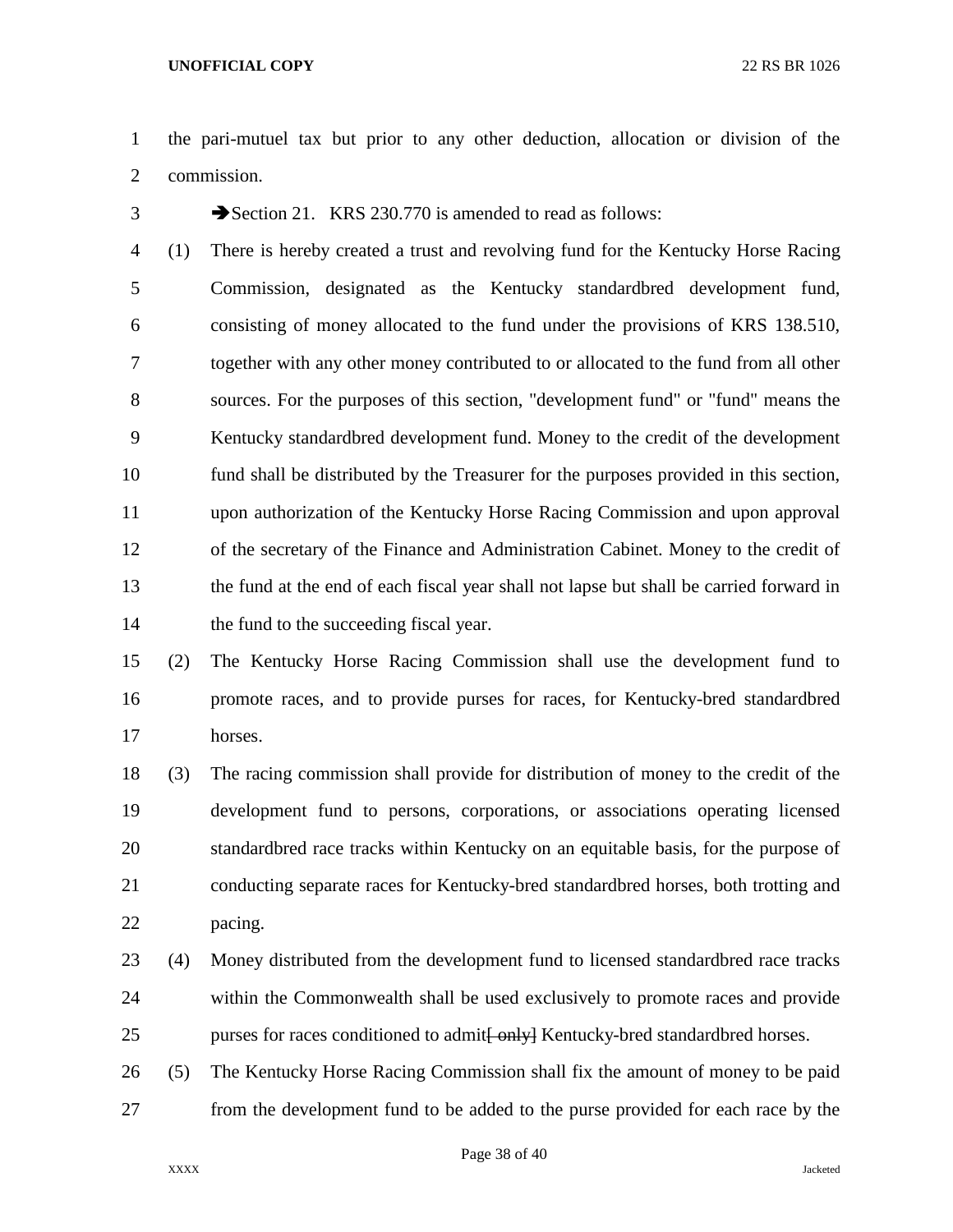licensed operator of the track; shall fix the dates and conditions of races to be held by licensed race tracks; and shall promulgate administrative regulations necessary to carry out the provisions of this section.

 (6) The Kentucky Horse Racing Commission may promulgate administrative regulations necessary to determine the eligibility of horses for entry in races for which a portion of the purse is provided by money of the development fund, including administrative regulations for the eligibility, residency, and registration of mares, stallions, and progeny thereof. Registration of stallions may occur any time during the breeding season, but shall occur no later than December 31 of the year of conception of the eligible horse.

 (7) The Kentucky Horse Racing Commission shall appoint qualified personnel necessary to supervise registration of, or determination of eligibility of, horses entitled to entry in races, a portion of the purse of which is provided by the development fund, to assist the racing commission in determining the conditions, class, and quality of the fund supported race program to be established hereunder so as to carry out the purposes of this section. These persons shall serve at the pleasure of the racing commission and compensation shall be fixed by the racing commission. The compensation of personnel and necessary expenses shall be paid out of the development fund. The racing commission shall promulgate administrative regulations to carry out the provisions of this section, and shall administer the Kentucky sire stakes program created hereby in a manner best designed to promote and aid in the development of the horse industry in Kentucky; to upgrade the quality of racing in Kentucky; and to improve the quality of horses bred in Kentucky.

25 Section 22. KRS 230.781 is amended to read as follows:

 Except as otherwise provided in KRS 230.779(7), the operator of a hub shall not be subject to any fee or tax imposed on racetracks or simulcast facilities under KRS